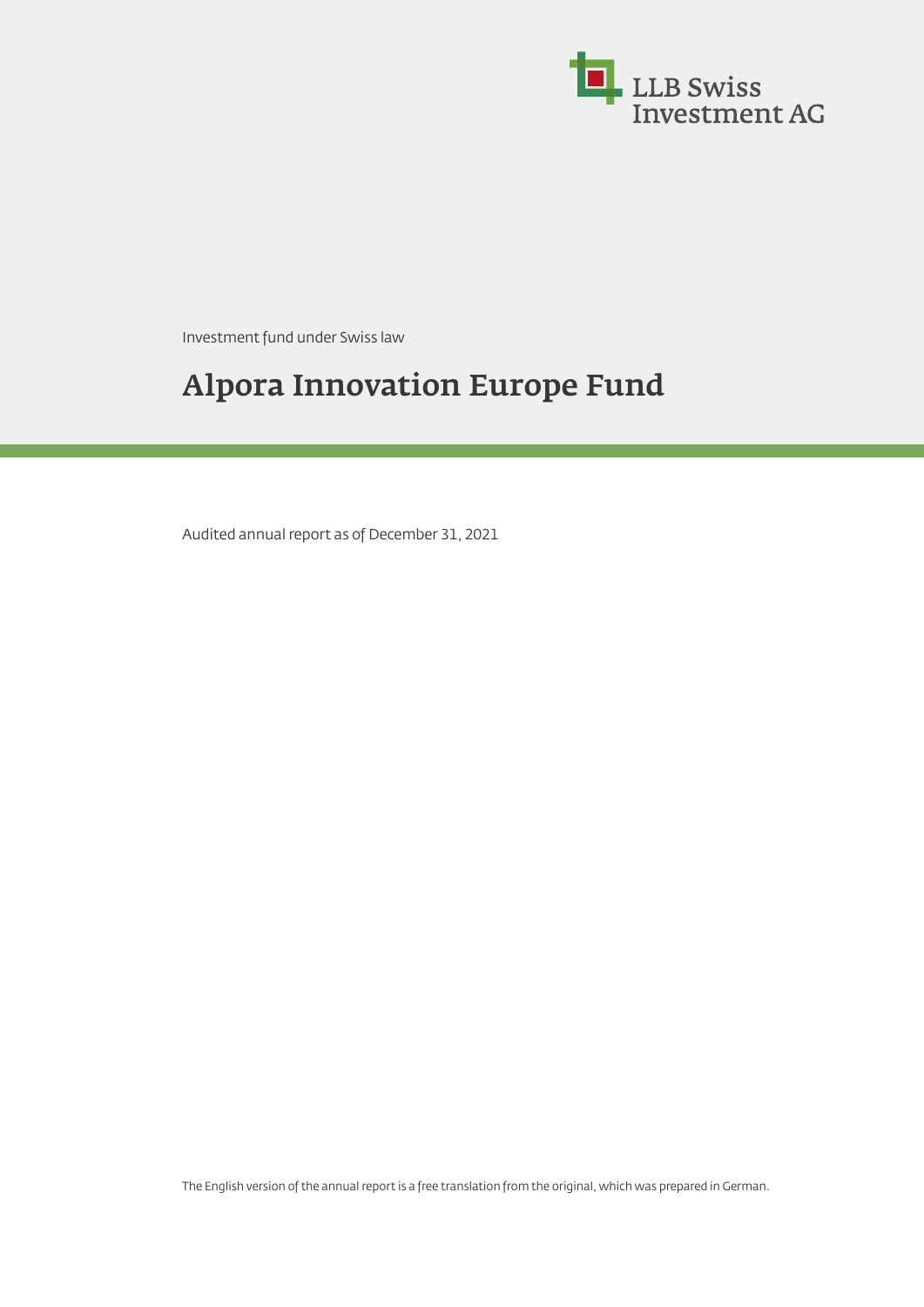### **Contents**

### [3](#page-2-0) – [4](#page-3-0) **[Facts and figure](#page-2-1)**

Organization Fund characteristics Key figures

#### [5](#page-4-0) **[Report of the Investment Manager](#page-4-1)**

### 6 – [18](#page-17-0) **[Financial Statements](#page-5-0)** Statement of Assets Statement of Income (Class EUR A, CHF hedged, EUR B, EUR D, EUR E, USD hedged R and CHF hedged R) Statement of Investments Transactions during the reporting period (If they no longer appear in the statement of net assets) Derivatives using the commitment approach I

- 19 **[Supplementary information to the annual report](#page-18-0)**
- [20](#page-19-0) **[Additional information for the distribution of Shares in Germany](#page-19-1)**
- [21](#page-20-0) **[Short form report of the audit company for collective investment schemes](#page-20-1) [on the financial statements](#page-20-1)**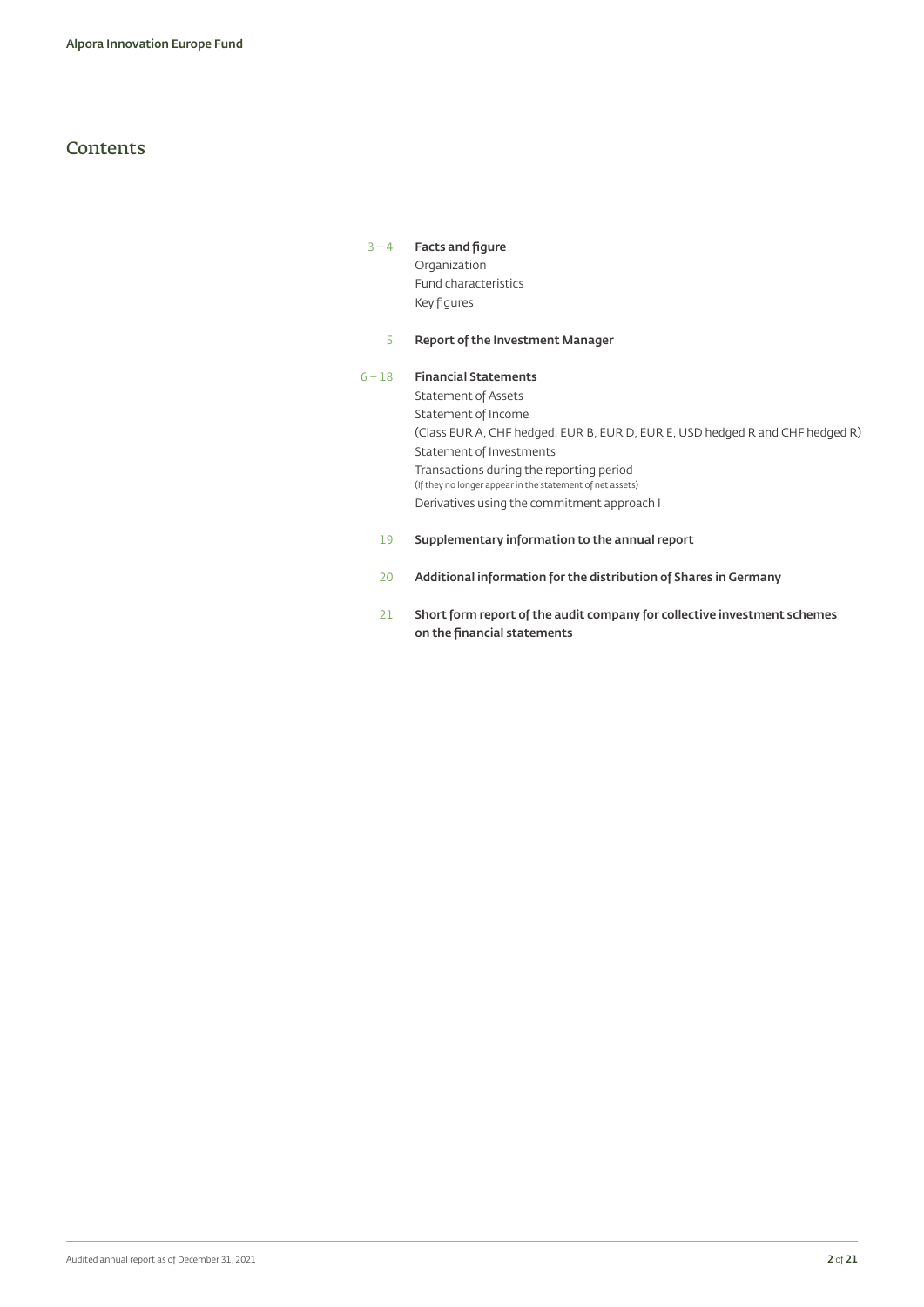### <span id="page-2-1"></span>Facts and figures

#### **Organization**

**Board of directors of the Fund Management Company** Natalie Flatz, President Bruno Schranz, Vice President Hans Stamm (until April 29, 2021) Markus Fuchs (from April 30, 2021)

**Management of the Fund Management Company** Dominik Rutishauser Ferdinand Buholzer

**Fund Management Company** LLB Swiss Investment AG Claridenstrasse 20 CH-8002 Zurich Phone +41 58 523 96 70 Fax +41 58 523 96 71

**Custodian Bank** Bank J. Safra Sarasin AG Elisabethenstrasse 62 CH-4002 Basel Phone +41 61 277 77 77 Fax +41 61 272 02 05 <span id="page-2-0"></span>**Investment Manager of the Fund** AMG Fondsverwaltung AG Bahnhofstrasse 29 CH-6300 Zug

**Distribution channels** Investment Manager of the Fund

**Auditors** PricewaterhouseCoopers AG Birchstrasse 160 CH-8050 Zurich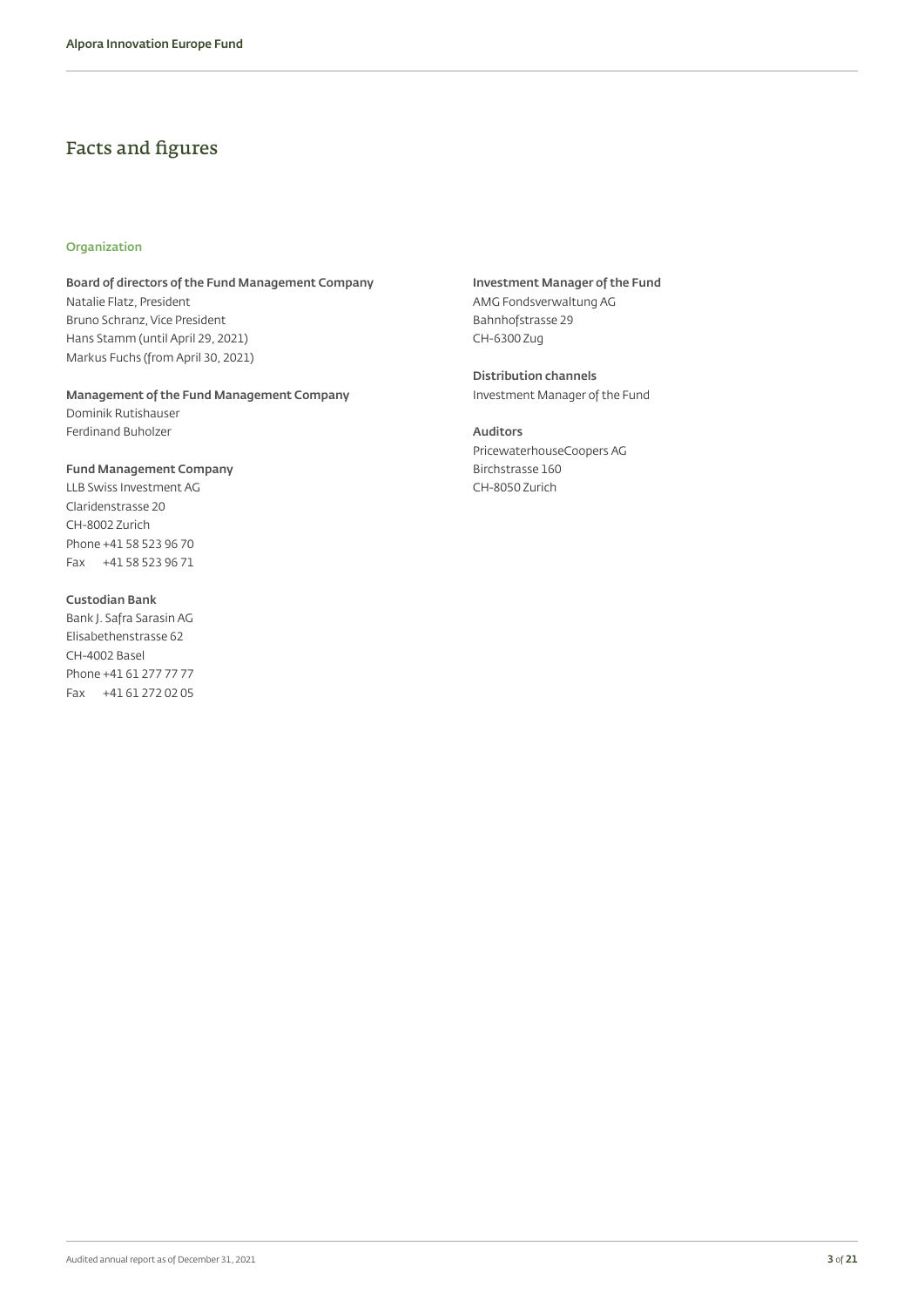### Facts and figures

#### **Fund characteristics**

The investment objective of this investment fund is to attain an increase in value through investments in shares of innovative European companies (including in Switzerland) or in those, which exercise a predominant proportion of their economic activities in Europe. Companies, which have demonstrated innovation strength, qualify for the share selection. The following evaluation criteria shall be used for the share selection (not exhaustive):

- ◆ Investments in research and development
- ◆ Research cooperations
- ◆ Patent applications
- ◆ Innovation process management in the company

#### **Key figures**

<span id="page-3-0"></span>Alpora GmbH, Zug, Switzerland, provides the basic research for the asset manager of the investment fund and thus an investment universe. The companies included in the investment universe have a high level of innovation efficiency.

|                                                | 31.12.2021            | 31.12.2020               | 31.12.2019    |
|------------------------------------------------|-----------------------|--------------------------|---------------|
| Net fund assets in million EUR                 | 337.82                | 242.82                   | 174.35        |
| Number of units Class EUR A                    | 49373                 | 50194                    | 53875         |
| Number of units Class CHF hedged               | 33 672                | 31 308                   | 25454         |
| Number of units Class EUR B                    | 3663                  | 2593                     | 1853          |
| Number of units Class EUR D                    | 12120                 | 11072                    | 936           |
| Number of units Class EUR E                    | 8430                  | 1556                     |               |
| Number of units Class USD hedged R             | 1050                  |                          |               |
| Number of units Class CHF hedged R             | 50                    | $\overline{\phantom{0}}$ |               |
| Asset value per unit Class EUR A in EUR        | 3 3 4 6 . 6 9         | 2548.11                  | 2127.77       |
| Asset value per unit Class CHF hedged in CHF   | 3 611.13              | 2758.79                  | 2 2 9 7 . 3 5 |
| Asset value per unit Class EUR B in EUR        | 3 3 1 7 . 2 2         | 2535.45                  | 2122.52       |
| Asset value per unit Class EUR D in EUR        | 3 3 5 4 . 0 4         | 2553.90                  | 2127.75       |
| Asset value per unit Class EUR E in EUR        | 171.98                | 131.68                   |               |
| Asset value per unit Class USD hedged R in USD | 1 003.24              |                          |               |
| Asset value per unit Class CHF hedged R in CHF | 971.86                |                          |               |
| Performance Class EUR A                        | 31.40%                | 20.02%                   | 42.69%        |
| Performance Class CHF hedged                   | 30.96%                | 20.39%                   | 42.18%        |
| Performance Class EUR B                        | 30.83%                | 19.45%                   | 13.06%        |
| Performance Class EUR D                        | 31.41%                | 20.03%                   | 14.14%        |
| Performance Class EUR E                        | 30.61%                | 31.68% <sup>3</sup>      |               |
| Performance Class USD hedged R                 | $0.32\%$ <sup>1</sup> |                          |               |
| Performance Class CHF hedged R                 | $-2.81%$              | $\overline{\phantom{m}}$ |               |
| TER Class EUR A                                | 1.22%                 | 1.20%                    | 1.25%         |
| TER Class CHF hedged                           | 1.22%                 | 1.21%                    | 1.25%         |
| TER Class EUR B                                | 1.71%                 | 1.71%                    | 1.78%         |
| TER Class EUR D                                | 1.22%                 | 1.21%                    | 1.59%         |
| TER Class EUR E                                | 1.95%                 | 1.99%                    |               |
| TER Class USD hedged R                         | 1.64%                 | $\overline{\phantom{m}}$ |               |
| TER Class CHF hedged R                         | 1.71%                 |                          |               |
| <b>PTR</b>                                     | 1.03                  | 1.45                     | 0.89          |
| Transaction costs in EUR <sup>6</sup>          | 427511                | 254794                   | 199 444       |

 $12.10.2021 - 31.12.2021$ 

² 3.11.2021 – 31.12.2021

 $3\,6.5.2020 - 31.12.2020$ 

 $4$  9.7.2019 – 31.12.2019

⁶ The investment fund bears all incidental costs for the purchase and sale of investments.

Past performance is no guarantee for future results. The performance data do not take on the issue and redemption of units and costs incurred. No benchmark comparison is available for this fund.

⁵ 6.9.2019 – 31.12.2019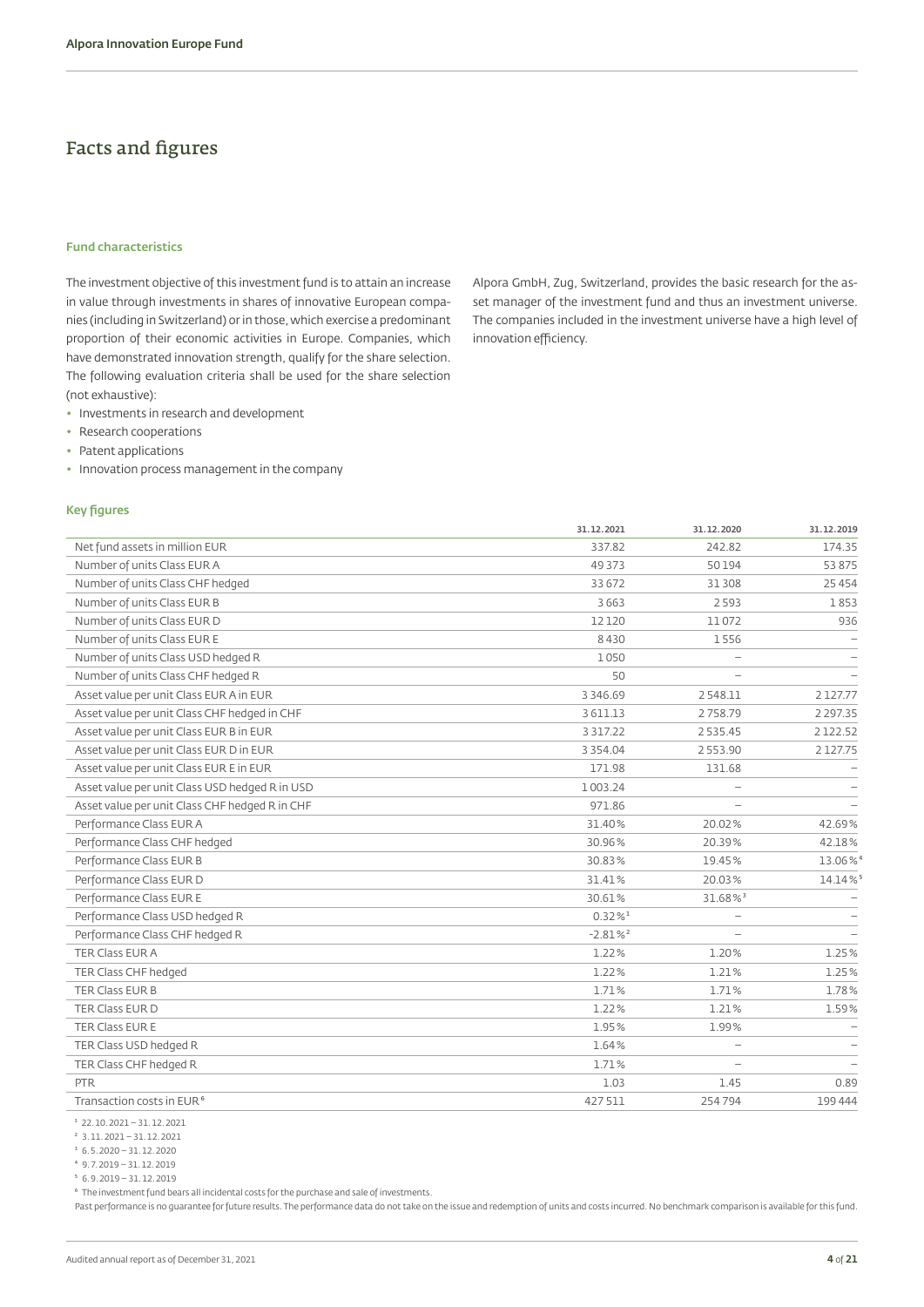### <span id="page-4-1"></span>Report of the Investment Manager

The unique analysis approach ICA – Innovation Capability Analytics – was developed by ALPORA and is based on scientific research. It provides a comprehensive, cross-sector picture of companies in terms of their innovative strength and innovation efficiency.

AMG Fondsverwaltung AG assesses the financial strength of the companies so that the existing potential can be realised.



Fig. 1: Performance since launch *Source: AMG, Bloomberg*

The ALPORA Innovation Europe Fund was launched in October 2014 and has more than tripled in value during this time. Compared to the comparable iShares MSCI Europe, this means an annual outperformance of almost 15% (Fig.1). The risk, measured in terms of volatility, remains comparable to market risk (Fig.2).



Fig. 2: Volatility (3 years, rolling) *Source: AMG, Bloomberg*

The fund reached new highs at regular intervals in 2021, the last at the beginning of November. In the first half of the year, investors favoured financials and cyclical consumer stocks, but from the middle of the year onwards they again favoured the innovative sectors of health care and



<span id="page-4-0"></span>technology. The behaviour in the rebound that has already been demonstrated several times – namely a shorter recovery time compared to the overall market – was confirmed once again. Towards the end of the year, profit-taking in proudly valued companies slightly weighed on the overall performance (Fig.3).

#### **Current Portfolio**

The innovation efficiency is re-evaluated in the middle of each year and implemented with the 30 best stocks. Due to the partially limited tradability of small-capitalised stocks, we have in-vested in 35 individual stocks in the current investment cycle. The selection is broadly diversified in terms of sectors in Europe (Fig.4).



The portfolio takes into account the innovation megatrends Industry 4.0, energy efficiency, robotics and artificial intelligence, but is also geared towards qualitative improvements in production and process-optimised workflows.

We would like to thank our valued investors for the trust they are placing in us and wish you a successful investment year 2022.

*AMG Fondsverwaltung AG*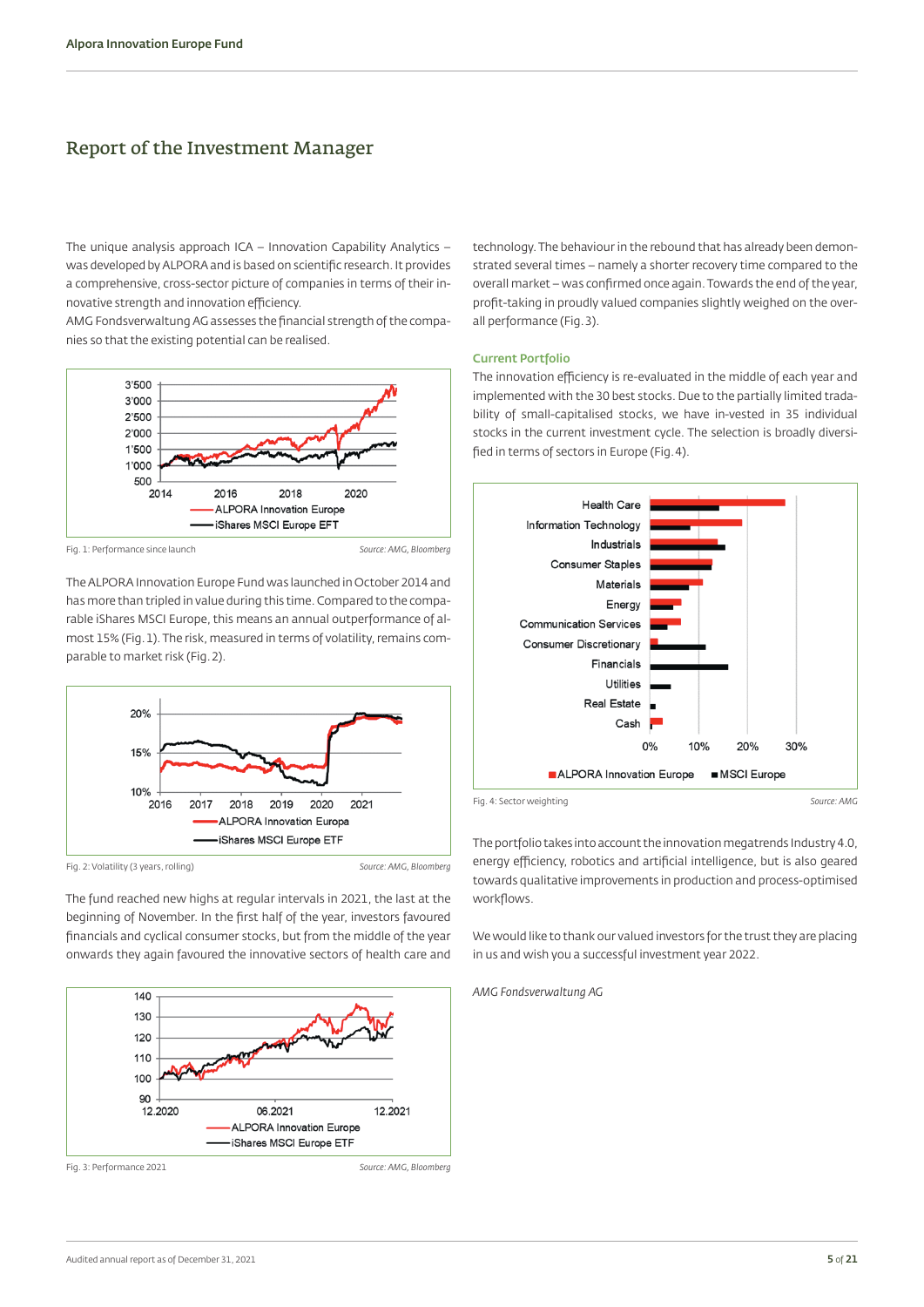### <span id="page-5-0"></span>Statement of Assets

|                                                                                         |                         |                   |                         |                         |                  |                               | 31.12.2021<br><b>EUR</b>      | 31.12.2020<br><b>EUR</b> |
|-----------------------------------------------------------------------------------------|-------------------------|-------------------|-------------------------|-------------------------|------------------|-------------------------------|-------------------------------|--------------------------|
|                                                                                         |                         |                   |                         |                         |                  |                               |                               |                          |
| <b>Bank Balances</b>                                                                    |                         |                   |                         |                         |                  |                               | 6880475                       | 4 4 3 1 8 3 6            |
| Debtors                                                                                 |                         |                   |                         |                         |                  |                               | 197819                        | 78 689                   |
| Equities                                                                                |                         |                   |                         |                         |                  |                               | 328 629 582                   | 238 663 031              |
| Derivatives                                                                             |                         |                   |                         |                         |                  |                               | 2 163 427                     | $-308521$                |
| <b>Total Fund Assets</b>                                                                |                         |                   |                         |                         |                  |                               | 337 871 303                   | 242 865 035              |
| <b>Bank liabilities</b>                                                                 |                         |                   |                         |                         |                  |                               | $-1203$                       | $-75$                    |
| Liabilities                                                                             |                         |                   |                         |                         |                  |                               | $-54048$                      | $-49385$                 |
| <b>Net Fund Assets</b>                                                                  |                         |                   |                         |                         |                  |                               | 337816052                     | 242 815 574              |
| Outstanding units                                                                       |                         |                   |                         |                         |                  |                               | units                         | units                    |
| Number of units outstanding at the beginning of the reporting period Class EUR A        |                         |                   |                         |                         |                  |                               | 50194                         | 53875                    |
| New Issued Units                                                                        |                         |                   |                         |                         |                  |                               | 12544                         | 15877                    |
| Redeemed Units                                                                          |                         |                   |                         |                         |                  |                               | $-13365$                      | $-19558$                 |
| Number of units outstanding at the end of the reporting period Class EUR A              |                         |                   |                         |                         |                  |                               | 49 3 7 3                      | 50 194                   |
|                                                                                         |                         |                   |                         |                         |                  |                               |                               |                          |
| Number of units outstanding at the beginning of the reporting period Class CHF hedged   |                         |                   |                         |                         |                  |                               | 31 308                        | 25 4 5 4                 |
| New Issued Units                                                                        |                         |                   |                         |                         |                  |                               | 7643                          | 13 3 25                  |
| Redeemed Units                                                                          |                         |                   |                         |                         |                  |                               | $-5279$                       | $-7471$                  |
| Number of units outstanding at the end of the reporting period Class CHF hedged         |                         |                   |                         |                         |                  |                               | 33 672                        | 31 30 8                  |
|                                                                                         |                         |                   |                         |                         |                  |                               |                               |                          |
| Number of units outstanding at the beginning of the reporting period Class EUR B        |                         |                   |                         |                         |                  |                               | 2593                          | 1853                     |
| New Issued Units                                                                        |                         |                   |                         |                         |                  |                               | 1509                          | 1409                     |
| Redeemed Units                                                                          |                         |                   |                         |                         |                  |                               | $-439$                        | $-669$                   |
| Number of units outstanding at the end of the reporting period Class EUR B              |                         |                   |                         |                         |                  |                               | 3663                          | 2593                     |
|                                                                                         |                         |                   |                         |                         |                  |                               |                               |                          |
| Number of units outstanding at the beginning of the reporting period Class EUR D        |                         |                   |                         |                         |                  |                               | 11072                         | 936                      |
| New Issued Units                                                                        |                         |                   |                         |                         |                  |                               | 2 3 6 6                       | 11791                    |
| Redeemed Units                                                                          |                         |                   |                         |                         |                  |                               | $-1318$                       | $-1655$                  |
| Number of units outstanding at the end of the reporting period Class EUR D              |                         |                   |                         |                         |                  |                               | 12 1 20                       | 11072                    |
|                                                                                         |                         |                   |                         |                         |                  |                               |                               |                          |
| Number of units outstanding at the beginning of the reporting period Class EUR E        |                         |                   |                         |                         |                  |                               | 1556                          | $\overline{\phantom{0}}$ |
| New Issued Units                                                                        |                         |                   |                         |                         |                  |                               | 7732                          | 1879                     |
| Redeemed Units                                                                          |                         |                   |                         |                         |                  |                               | $-858$                        | $-323$                   |
| Number of units outstanding at the end of the reporting period Class EUR E              |                         |                   |                         |                         |                  |                               | 8430                          | 1556                     |
|                                                                                         |                         |                   |                         |                         |                  |                               |                               |                          |
| Number of units outstanding at the beginning of the reporting period Class USD hedged R |                         |                   |                         |                         |                  |                               | $\qquad \qquad -$             |                          |
| New Issued Units                                                                        |                         |                   |                         |                         |                  |                               | 1050                          |                          |
| Redeemed Units                                                                          |                         |                   |                         |                         |                  |                               |                               |                          |
| Number of units outstanding at the end of the reporting period Class USD hedged R       |                         |                   |                         |                         |                  |                               | 1050                          |                          |
|                                                                                         |                         |                   |                         |                         |                  |                               |                               |                          |
| Number of units outstanding at the beginning of the reporting period Class CHF hedged R |                         |                   |                         |                         |                  |                               |                               |                          |
| New Issued Units                                                                        |                         |                   |                         |                         |                  |                               | 50                            |                          |
| Redeemed Units                                                                          |                         |                   |                         |                         |                  |                               | $\overline{\phantom{0}}$      |                          |
| Number of units outstanding at the end of the reporting period Class CHF hedged R       |                         |                   |                         |                         |                  |                               | 50                            |                          |
| Net asset value per unit                                                                | KI. EUR A               | Kl. CHF hedged    | <b>Klasse EUR B</b>     | KI. EUR D               | KI. EUR E        | Kl. USD hedged R <sup>1</sup> | Kl. CHF hedged R <sup>2</sup> |                          |
| 31.12.2021                                                                              | in EUR<br>3 3 4 6 . 6 9 | in CHF<br>3611.13 | in EUR<br>3 3 1 7 . 2 2 | in EUR<br>3 3 5 4 . 0 4 | in EUR<br>171.98 | in USD<br>1003.24             | in CHF<br>971.86              |                          |
|                                                                                         |                         |                   |                         |                         |                  |                               |                               |                          |

¹ 22.10.2021 – 31.12.2021

² 3.11.2021 – 31.12.2021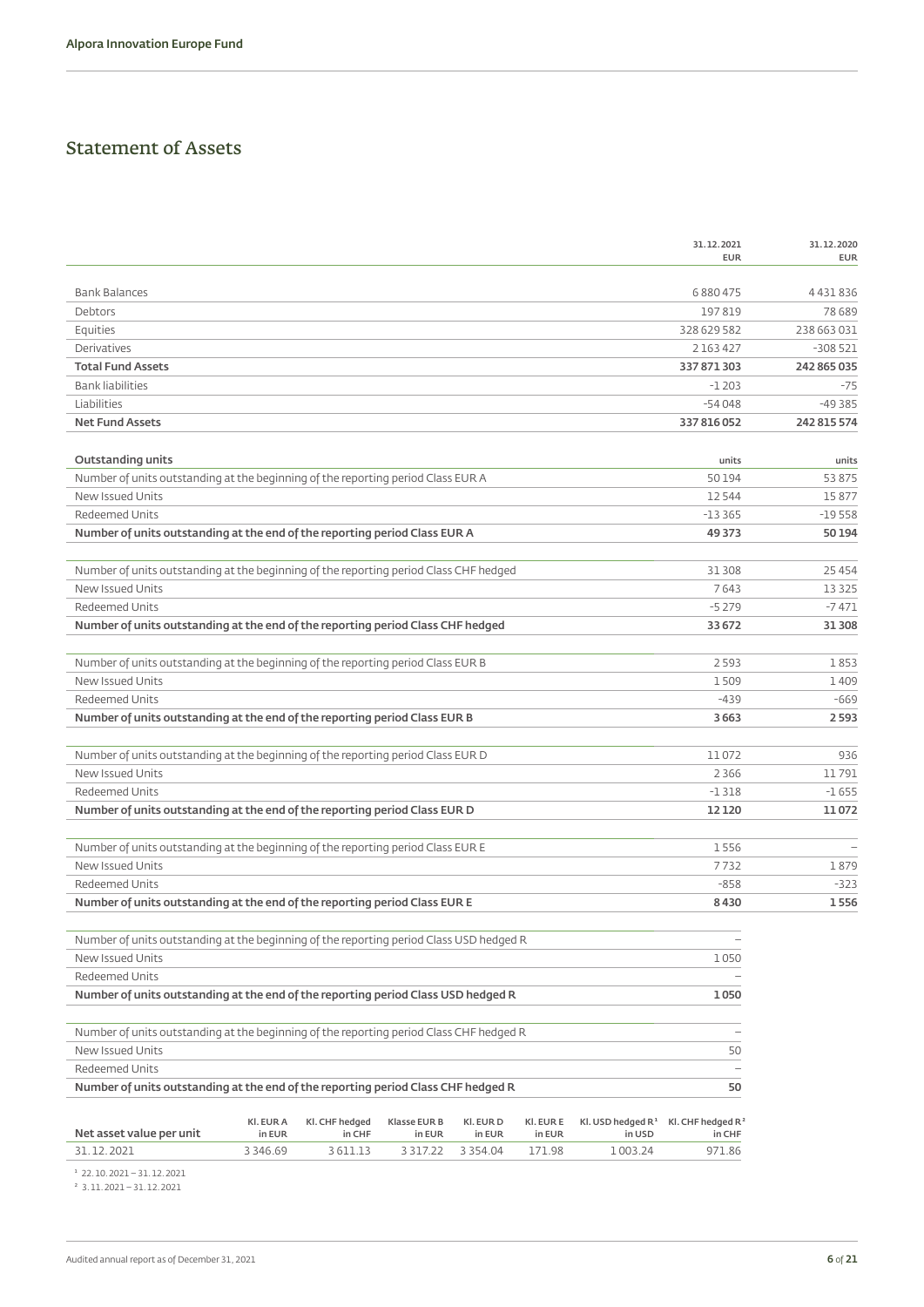### Statement of Assets

|                                                          | 31.12.2021  | 31.12.2020 |
|----------------------------------------------------------|-------------|------------|
|                                                          | <b>EUR</b>  | <b>EUR</b> |
|                                                          |             |            |
| Change in net assets                                     | <b>EUR</b>  |            |
| Net fund assets at the beginning of the reporting period | 242 815 574 |            |
| Balance from unit trade                                  | 11 174 460  |            |
| Distribution                                             | $-117989$   |            |
| Total result of the financial year                       | 83 944 007  |            |
| Net fund assets at the end of the reporting period       | 337 816 052 |            |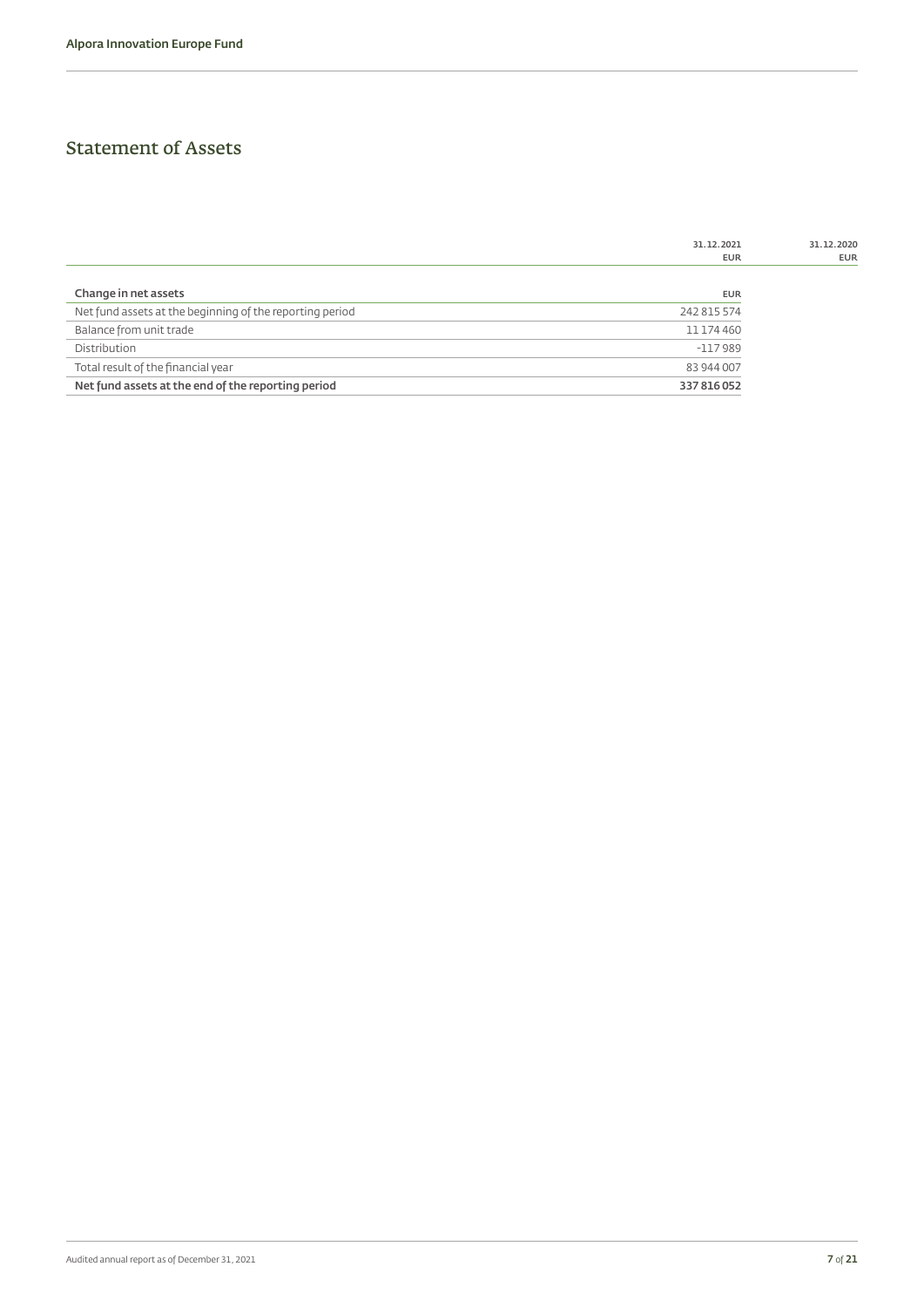### Statement of Income Class EUR A

|                                                                | $1.1 - 31.12.2021$<br><b>EUR</b> | $1.1 - 31.12.2020$<br><b>EUR</b> |
|----------------------------------------------------------------|----------------------------------|----------------------------------|
|                                                                |                                  |                                  |
| Income bank deposits                                           |                                  |                                  |
| Income on shares (dividends)                                   | 1941126                          | 1465524                          |
| Other income                                                   | 2804                             |                                  |
| Equalisation income on subscriptions                           | 72 246                           | 94119                            |
| <b>Total income</b>                                            | 2016176                          | 1559643                          |
|                                                                |                                  |                                  |
| less:                                                          |                                  |                                  |
| Negative credit interest                                       | 15413                            | $\overline{\phantom{0}}$         |
| Bank charges and debit interest                                | 46                               | 9927                             |
| Auditor fees                                                   | 4276                             | 5428                             |
| Management fees (1.15%)                                        | 1646685                          | 1 200 252                        |
| Custodian fees (0.05%)                                         | 70 2 25                          | 52704                            |
| Other expenses                                                 | 16561                            | 14816                            |
| Equalisation income on redemptions                             | 36058                            | 79472                            |
| <b>Total expenses</b>                                          | 1789264                          | 1 3 6 2 5 9 9                    |
|                                                                |                                  |                                  |
| Net income                                                     | 226912                           | 197044                           |
| Realized capital gains and losses                              | 31160823                         | 6 547 400                        |
| Net realized gain                                              | 31 387 735                       | 6744444                          |
| Unrealized capital gains and losses                            | 7634804                          | 12 154 070                       |
| <b>Total result</b>                                            | 39 022 539                       | 18 898 514                       |
|                                                                |                                  |                                  |
| Allocation of income                                           | <b>Class EUR A in EUR</b>        |                                  |
| Net income 2021                                                | 226 912                          |                                  |
| Income brought forward                                         | 284                              |                                  |
| Income available for accumulation (decreased by tax deduction) | 147627                           |                                  |
| Balance to be brought forward                                  | 78                               |                                  |
|                                                                |                                  |                                  |
| Accumulation per share                                         | 4.60                             |                                  |
| Withholding tax 35%                                            | 1.61                             |                                  |
| Account for reinvestment retained earnings                     | 757988                           |                                  |
|                                                                |                                  |                                  |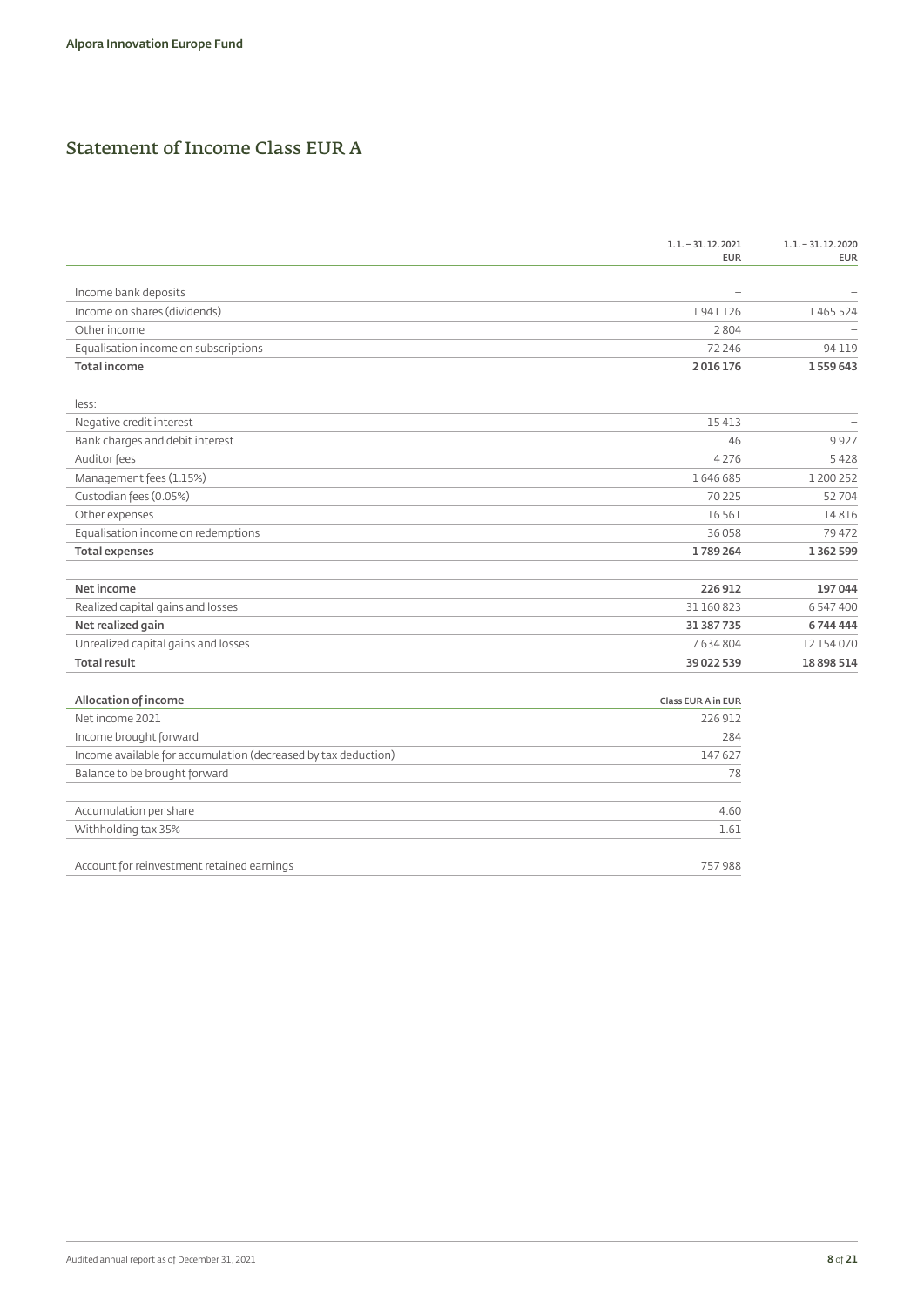# Statement of Income Class CHF hedged

|                                                                | $1.1 - 31.12.2021$<br>CHF | $1.1 - 31.12.2020$<br>CHF |
|----------------------------------------------------------------|---------------------------|---------------------------|
|                                                                |                           |                           |
| Income bank deposits                                           |                           | 31                        |
| Income on shares (dividends)                                   | 1427641                   | 803 055                   |
| Other income                                                   | 1969                      |                           |
| Equalisation income on subscriptions                           | 41856                     | 86071                     |
| <b>Total income</b>                                            | 1471466                   | 889157                    |
|                                                                |                           |                           |
| less:                                                          |                           |                           |
| Negative credit interest                                       | 11172                     | $\overline{\phantom{0}}$  |
| Bank charges and debit interest                                | 31                        | 5648                      |
| Auditor fees                                                   | 3 1 0 6                   | 3047                      |
| Management fees (1.15%)                                        | 1196158                   | 687095                    |
| Custodian fees (0.05%)                                         | 50858                     | 29982                     |
| Other expenses                                                 | 12150                     | 8496                      |
| Equalisation income on redemptions                             | 22049                     | 25 3 3 8                  |
| <b>Total expenses</b>                                          | 1295524                   | 759 606                   |
|                                                                |                           |                           |
| Net income                                                     | 175942                    | 129551                    |
| Realized capital gains and losses                              | 24 999 982                | 5 548 760                 |
| Net realized gain                                              | 25 175 924                | 5 678 311                 |
| Unrealized capital gains and losses                            | 8 2 7 3 3 6 5             | 8622672                   |
| <b>Total result</b>                                            | 33 449 289                | 14 300 983                |
| Allocation of income                                           | Class CHF hedged in CHF   |                           |
| Net income 2021                                                | 175 942                   |                           |
| Income brought forward                                         | 247                       |                           |
| Income available for accumulation (decreased by tax deduction) | 114469                    |                           |
| Balance to be brought forward                                  | 82                        |                           |
|                                                                |                           |                           |
| Accumulation per share                                         | 5.23                      |                           |
| Withholding tax 35%                                            | 1.83                      |                           |
|                                                                |                           |                           |
| Account for reinvestment retained earnings                     | 359755                    |                           |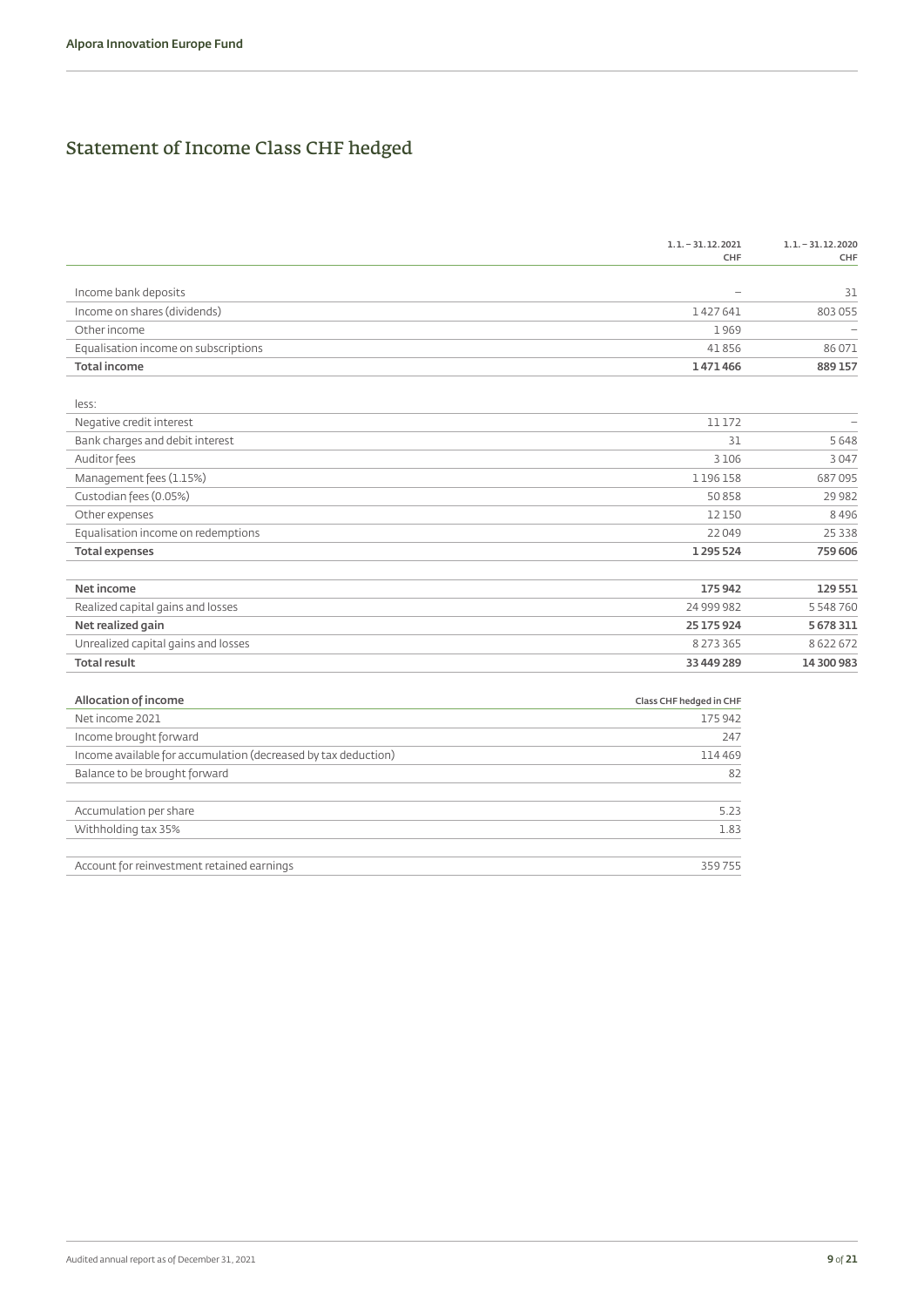### Statement of Income Class EUR B

|                                                                                | $1.1 - 31.12.2021$<br><b>EUR</b> | $9.7 - 31.12.2020$<br><b>EUR</b> |
|--------------------------------------------------------------------------------|----------------------------------|----------------------------------|
|                                                                                |                                  |                                  |
| Income bank deposits                                                           |                                  | 5                                |
| Income on shares (dividends)                                                   | 134 441                          | 62737                            |
| Other income                                                                   | 189                              |                                  |
| Equalisation income on subscriptions                                           | $-4628$                          | 2192                             |
| <b>Total income</b>                                                            | 130 002                          | 64934                            |
| less:                                                                          |                                  |                                  |
| Negative credit interest                                                       | 1058                             | $\overline{\phantom{a}}$         |
| Bank charges and debit interest                                                | 3                                | 449                              |
| Auditor fees                                                                   | 286                              | 240                              |
| Management fees (1.64%) <sup>1</sup>                                           | 158088                           | 77916                            |
| Custodian fees (0.05%)                                                         | 4732                             | 2370                             |
| Other expenses                                                                 | 1132                             | 693                              |
| Partial transfer of expenses to realized capital gains and losses <sup>2</sup> | $-20166$                         | $-9540$                          |
| Equalisation income on redemptions                                             | $-482$                           | $-960$                           |
| <b>Total expenses</b>                                                          | 144 651                          | 71168                            |
| Net income                                                                     | $-14649$                         | $-6234$                          |
| Realized capital gains and losses                                              | 2 2 9 8 2 4                      | 337486                           |
| Partial transfer of expenses to realized capital gains and losses <sup>2</sup> | $-20166$                         | $-9540$                          |
| Total realized capital gains and losses                                        | 2 2 7 9 6 5 8                    | 327946                           |
| Net realized gain                                                              | 2 2 6 5 0 0 9                    | 321712                           |
| Unrealized capital gains and losses                                            | 426 380                          | 466 940                          |
| <b>Total result</b>                                                            | 2691389                          | 788652                           |
| <sup>1</sup> Sales commission 2021: EUR 47'237                                 |                                  |                                  |
| <sup>2</sup> According to circular no. 24 of the ESTV                          |                                  |                                  |
| Allocation of income                                                           | Class EUR B in EUR               |                                  |
| Net income 2021                                                                | $-14649$                         |                                  |
| Income brought forward                                                         |                                  |                                  |
| Income available for accumulation (decreased by tax deduction)                 |                                  |                                  |
| Balance to be brought forward (Accumulated capital gains/losses)               | $-14649$                         |                                  |
| Accumulation per share                                                         | 0.00                             |                                  |
| Withholding tax 35%                                                            | 0.00                             |                                  |
|                                                                                |                                  |                                  |
|                                                                                |                                  |                                  |

Account for reinvestment retained earnings example of the state of the state of the state of the state of the state of the state of the state of the state of the state of the state of the state of the state of the state of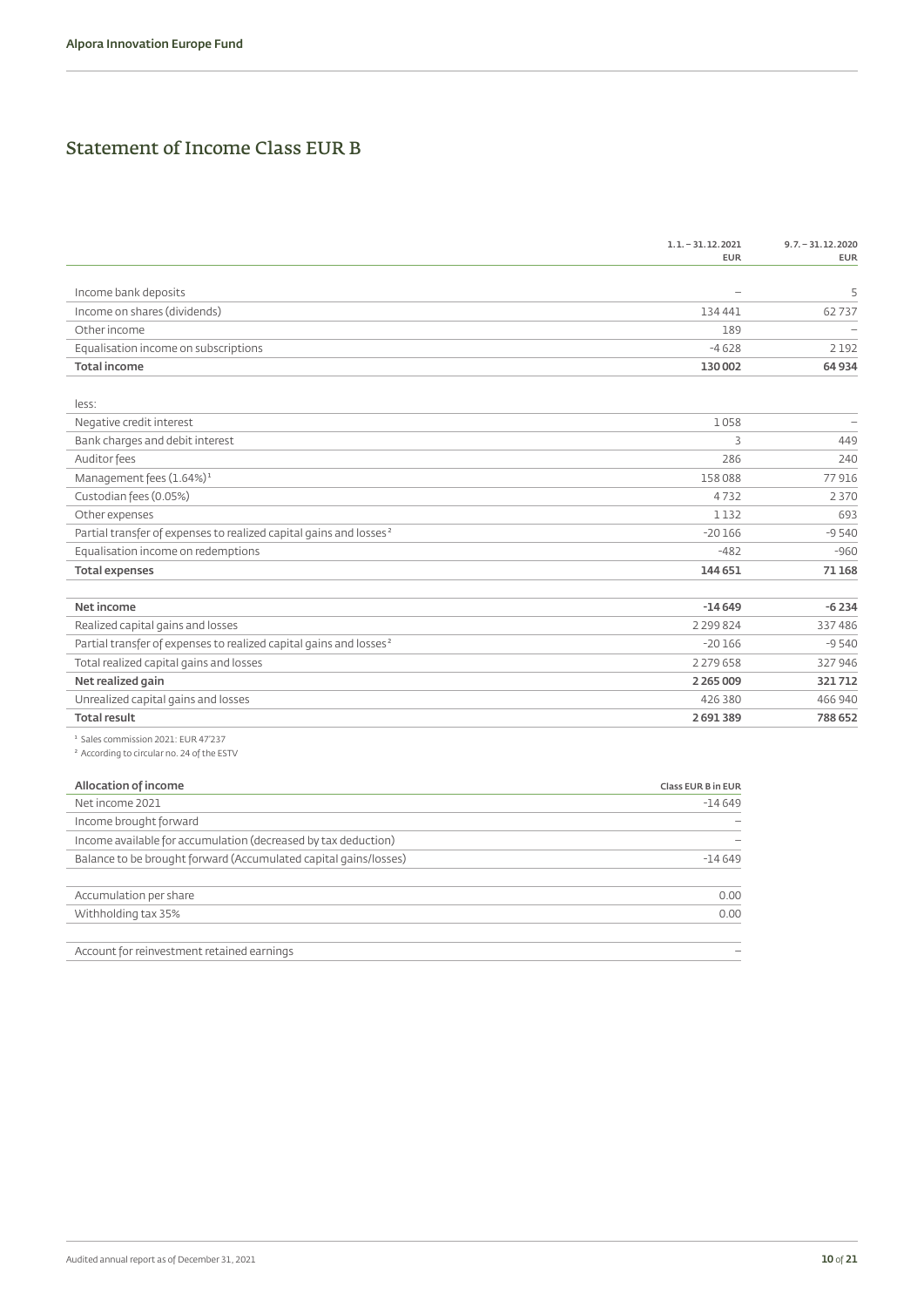### Statement of Income Class EUR D

|                                                                | $1.1 - 31.12.2021$<br><b>EUR</b> | $6.9 - 31.12.2020$<br><b>EUR</b> |
|----------------------------------------------------------------|----------------------------------|----------------------------------|
|                                                                |                                  |                                  |
| Income bank deposits                                           |                                  | 18                               |
| Income on shares (dividends)                                   | 463753                           | 125 455                          |
| Other income                                                   | 682                              |                                  |
| Equalisation income on subscriptions                           | 15495                            | 72055                            |
| <b>Total income</b>                                            | 479 930                          | 197528                           |
|                                                                |                                  |                                  |
| less:                                                          |                                  |                                  |
| Negative credit interest                                       | 3694                             | $\overline{\phantom{0}}$         |
| Bank charges and debit interest                                | 11                               | 1060                             |
| Auditor fees                                                   | 1014                             | 523                              |
| Management fees (1.15%)                                        | 391321                           | 125 401                          |
| Custodian fees (0.05%)                                         | 16688                            | 5532                             |
| Other expenses                                                 | 3947                             | 1322                             |
| Equalisation income on redemptions                             | 5680                             | 8758                             |
| <b>Total expenses</b>                                          | 422 355                          | 142 596                          |
|                                                                |                                  |                                  |
| Net income                                                     | 57575                            | 54932                            |
| Total realized capital gains and losses                        | 7666330                          | 1445934                          |
| Net realized gain                                              | 7723905                          | 1500866                          |
| Unrealized capital gains and losses                            | 1916517                          | 4 3 4 9 2 0 5                    |
| <b>Total result</b>                                            | 9640422                          | 5850071                          |
|                                                                |                                  |                                  |
| Allocation of income                                           | Class EUR D in EUR               |                                  |
| Net income 2021                                                | 57575                            |                                  |
| Income brought forward                                         | 15                               |                                  |
| Income available for accumulation (decreased by tax deduction) | 37421                            |                                  |
| Balance to be brought forward                                  | 19                               |                                  |
|                                                                |                                  |                                  |
| Accumulation per share                                         | 4.75                             |                                  |
| Withholding tax 35%                                            | 1.66                             |                                  |
| Account for reinvestment retained earnings                     | 35 8 6 4                         |                                  |
|                                                                |                                  |                                  |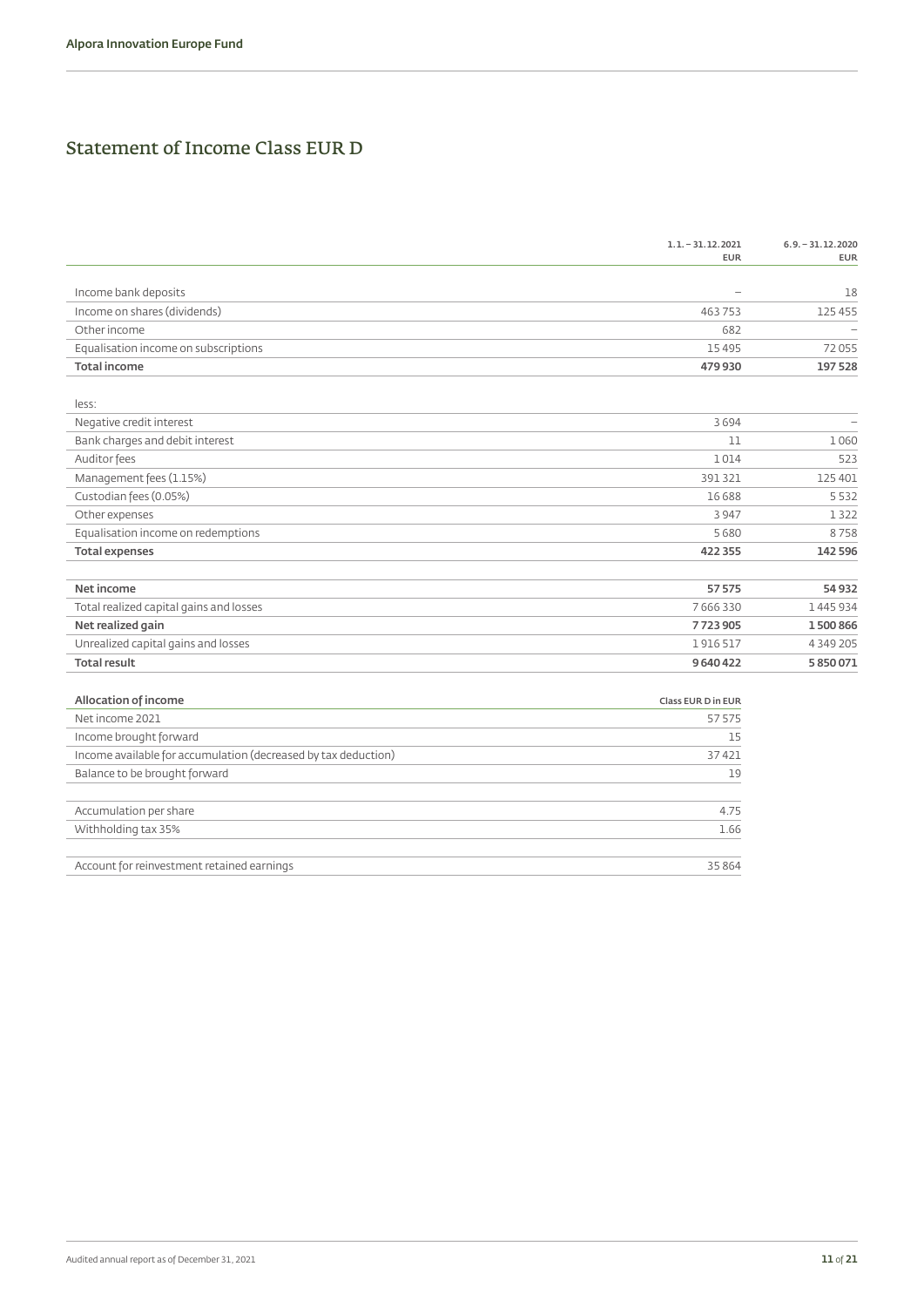### Statement of Income Class EUR E

|                                                                                | $1.1 - 31.12.2021$<br><b>EUR</b> | $6.5 - 31.12.2020$<br><b>EUR</b> |
|--------------------------------------------------------------------------------|----------------------------------|----------------------------------|
|                                                                                |                                  |                                  |
| Income bank deposits                                                           |                                  |                                  |
| Income on shares (dividends)                                                   | 8562                             | 353                              |
| Other income                                                                   | 21                               |                                  |
| Equalisation income on subscriptions                                           | $-2706$                          | $-535$                           |
| <b>Total income</b>                                                            | 5877                             | $-182$                           |
| less:                                                                          |                                  |                                  |
| Negative credit interest                                                       | 82                               |                                  |
| Bank charges and debit interest                                                | $\circ$                          | 5                                |
| Auditor fees                                                                   | 19                               | $\overline{2}$                   |
| Management fees (1.88%) <sup>1</sup>                                           | 12727                            | 896                              |
| Custodian fees (0.05%)                                                         | 332                              | 24                               |
| Other expenses                                                                 | 67                               | 6                                |
| Partial transfer of expenses to realized capital gains and losses <sup>2</sup> | $-3045$                          | $\overline{\phantom{a}}$         |
| Equalisation income on redemptions                                             | $-390$                           | $-29$                            |
| <b>Total expenses</b>                                                          | 9792                             | 904                              |
|                                                                                |                                  |                                  |
| Net income                                                                     | $-3915$                          | $-1086$                          |
| Realized capital gains and losses                                              | 275 172                          | 5012                             |
| Partial transfer of expenses to realized capital gains and losses <sup>2</sup> | $-3045$                          |                                  |
| Total realized capital gains and losses                                        | 272 127                          |                                  |
| Net realized gain                                                              | 268 212                          | 3926                             |
| Unrealized capital gains and losses                                            | 37 222                           | 22 3 27                          |
| <b>Total result</b>                                                            | 305 434                          | 26 25 3                          |
| <sup>1</sup> Sales commission 2021: EUR 4'955                                  |                                  |                                  |
| <sup>2</sup> According to circular no. 24 of the ESTV                          |                                  |                                  |
| Allocation of income                                                           | Class EUR B in EUR               |                                  |
| Net income 2021                                                                | $-3915$                          |                                  |
| Income brought forward                                                         |                                  |                                  |
| Income available for accumulation (decreased by tax deduction)                 |                                  |                                  |
| Balance to be brought forward (Accumulated capital gains/losses)               | $-3915$                          |                                  |
|                                                                                |                                  |                                  |
| Accumulation per share                                                         | 0.00                             |                                  |
| Withholding tax 35%                                                            | 0.00                             |                                  |

Account for reinvestment retained earnings –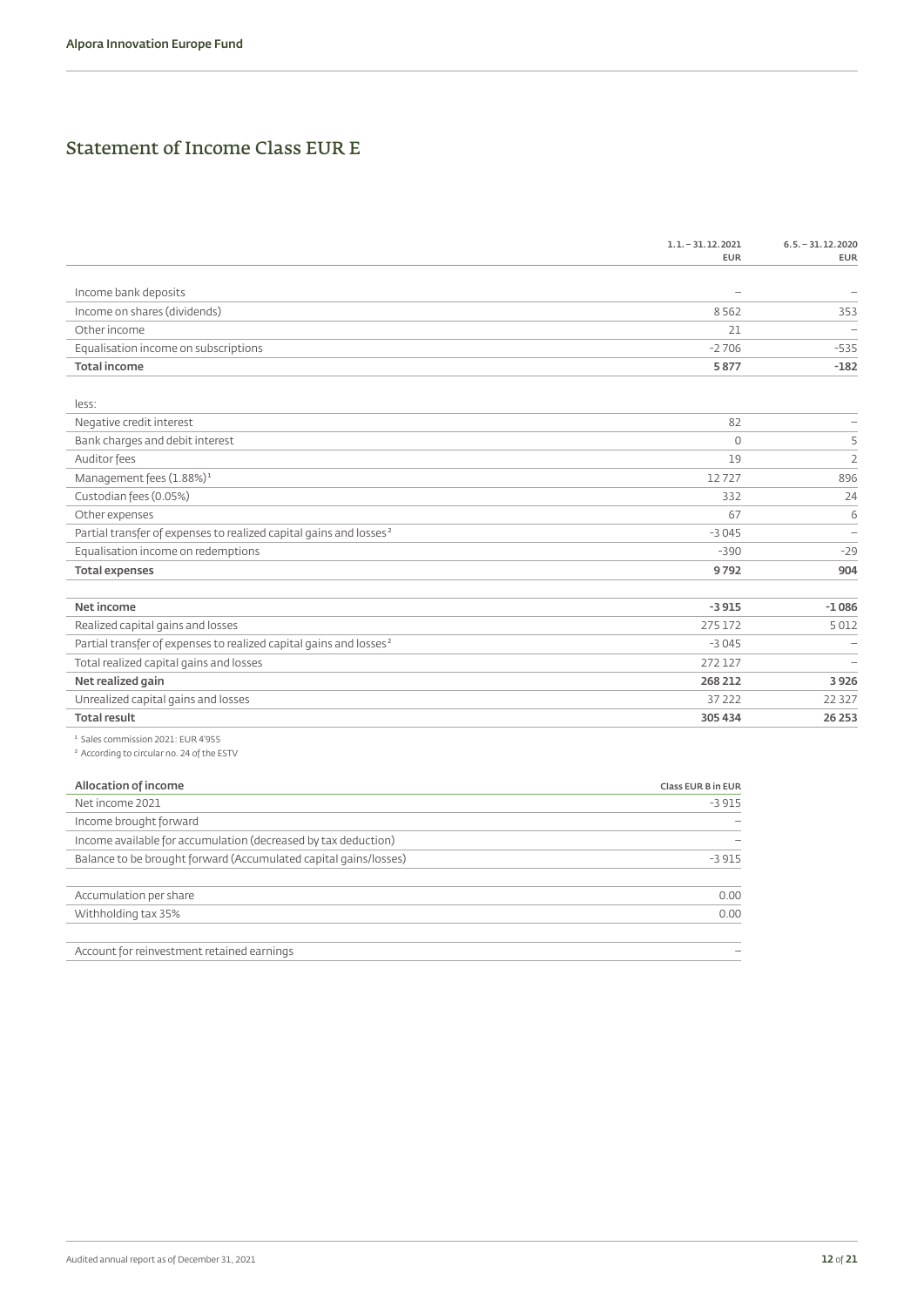# Statement of Income Class USD hedged R

|                                                                                | USL                       |
|--------------------------------------------------------------------------------|---------------------------|
|                                                                                |                           |
| Income bank deposits                                                           |                           |
| Income on shares (dividends)                                                   | 847                       |
| Other income                                                                   | 18                        |
| Equalisation income on subscriptions                                           | $-522$                    |
| <b>Total income</b>                                                            | 343                       |
| less:                                                                          |                           |
| Negative credit interest                                                       | 22                        |
| Bank charges and debit interest                                                |                           |
| Auditor fees                                                                   | 3                         |
| Management fees (1.61%) <sup>1</sup>                                           | 2789                      |
| Custodian fees (0.05%)                                                         | 80                        |
| Other expenses                                                                 | 3                         |
| Partial transfer of expenses to realized capital gains and losses <sup>2</sup> | $-1263$                   |
| Equalisation income on redemptions                                             |                           |
| <b>Total expenses</b>                                                          | 1634                      |
| Net income                                                                     | $-1291$                   |
| Realized capital gains and losses                                              | 5036                      |
| Partial transfer of expenses to realized capital gains and losses <sup>2</sup> | $-1263$                   |
| Total realized capital gains and losses                                        | 3773                      |
| Net realized gain                                                              | 2482                      |
| Unrealized capital gains and losses                                            | 21 <sup>c</sup>           |
| <b>Total result</b>                                                            | 2701                      |
| <sup>1</sup> Sales commission 2021: USD 823                                    |                           |
| <sup>2</sup> According to circular no. 24 of the ESTV                          |                           |
| Allocation of income                                                           | Class USD hedged R in USD |
| Net income 2021                                                                | $-1291$                   |
| Income brought forward                                                         |                           |
| Income available for accumulation (decreased by tax deduction)                 |                           |
| Balance to be brought forward (Accumulated capital gains/losses)               | $-1291$                   |

| Accumulation per share |  |
|------------------------|--|
| Withholding tax 35%    |  |
|                        |  |

Account for reinvestment retained earnings –

**22.10. – 31.12.2021**

**USD**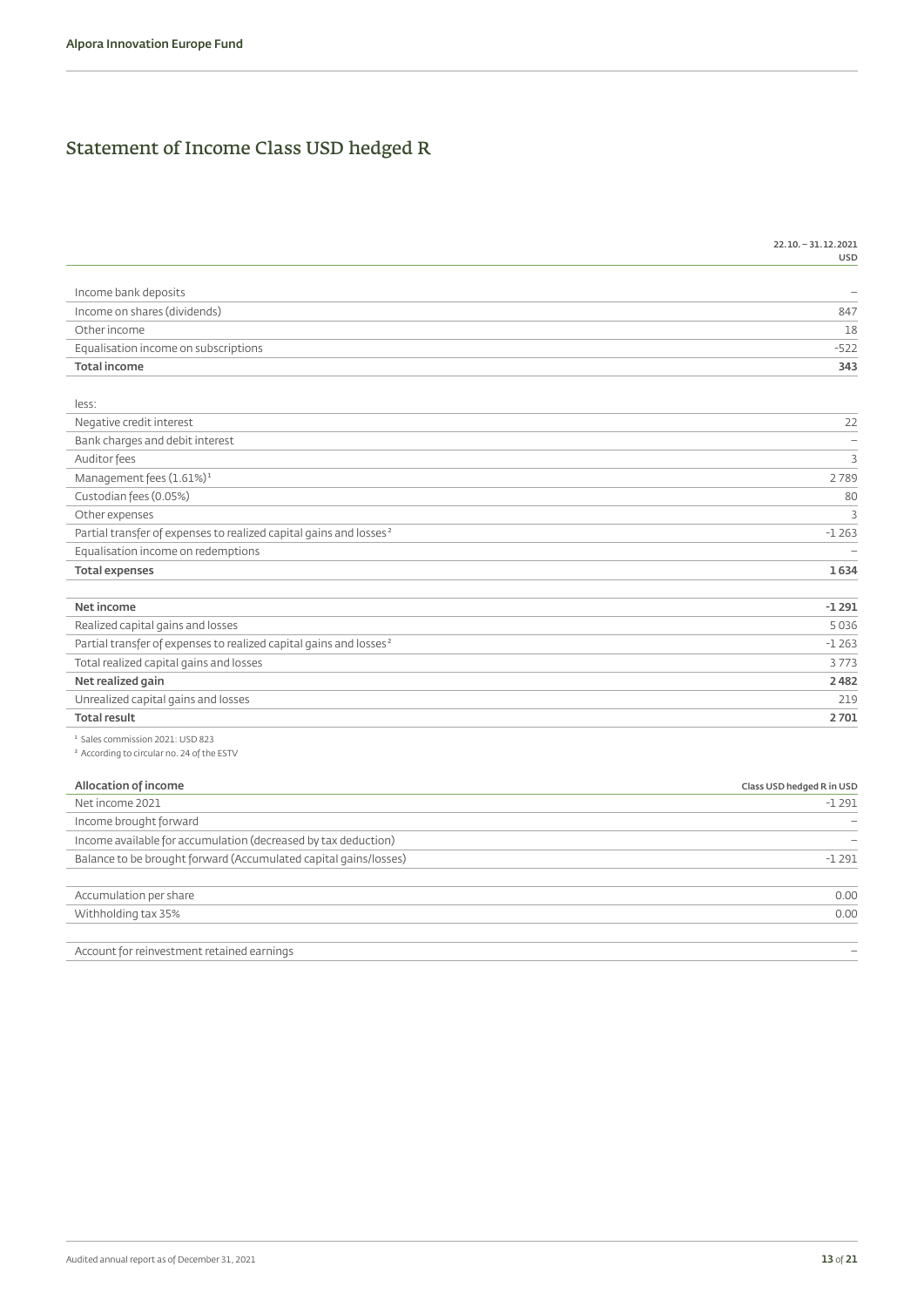# Statement of Income Class CHF hedged R

| 31 | וכחכ כו וג – ו |              |
|----|----------------|--------------|
|    |                | ⊆ ⊫ ⊑<br>. . |

| Income bank deposits                                                           |                           |
|--------------------------------------------------------------------------------|---------------------------|
| Income on shares (dividends)                                                   | 40                        |
| Other income                                                                   | $\mathbf 1$               |
| Equalisation income on subscriptions                                           |                           |
| <b>Total income</b>                                                            | 41                        |
|                                                                                |                           |
| less:                                                                          |                           |
| Negative credit interest                                                       | $\mathbf 1$               |
| Bank charges and debit interest                                                |                           |
| Auditor fees                                                                   |                           |
| Management fees (1.67%) <sup>1</sup>                                           | 129                       |
| Custodian fees (0.05%)                                                         | 3                         |
| Other expenses                                                                 |                           |
| Partial transfer of expenses to realized capital gains and losses <sup>2</sup> | $-101$                    |
| Equalisation income on redemptions                                             |                           |
| <b>Total expenses</b>                                                          | $-32$                     |
|                                                                                |                           |
| Net income                                                                     | $\overline{9}$            |
| Realized capital gains and losses                                              | 122                       |
| Partial transfer of expenses to realized capital gains and losses <sup>2</sup> | $-101$                    |
| Total realized capital gains and losses                                        | 21                        |
| Net realized gain                                                              | 30                        |
| Unrealized capital gains and losses                                            | $-482$                    |
| <b>Total result</b>                                                            | $-452$                    |
| <sup>1</sup> Sales commission 2021: USD 38                                     |                           |
| <sup>2</sup> According to circular no. 24 of the ESTV                          |                           |
|                                                                                |                           |
| Allocation of income                                                           | Class CHF hedged R in CHF |
| Net income 2021                                                                | $\mathsf{S}$              |
| Income brought forward                                                         |                           |
| Income available for accumulation (decreased by tax deduction)                 | 6                         |
| Balance to be brought forward (Accumulated capital gains/losses)               |                           |
|                                                                                |                           |
| Accumulation per share                                                         | 0.18                      |
| Withholding tax 35%                                                            | 0.06                      |
|                                                                                |                           |

Account for reinvestment retained earnings –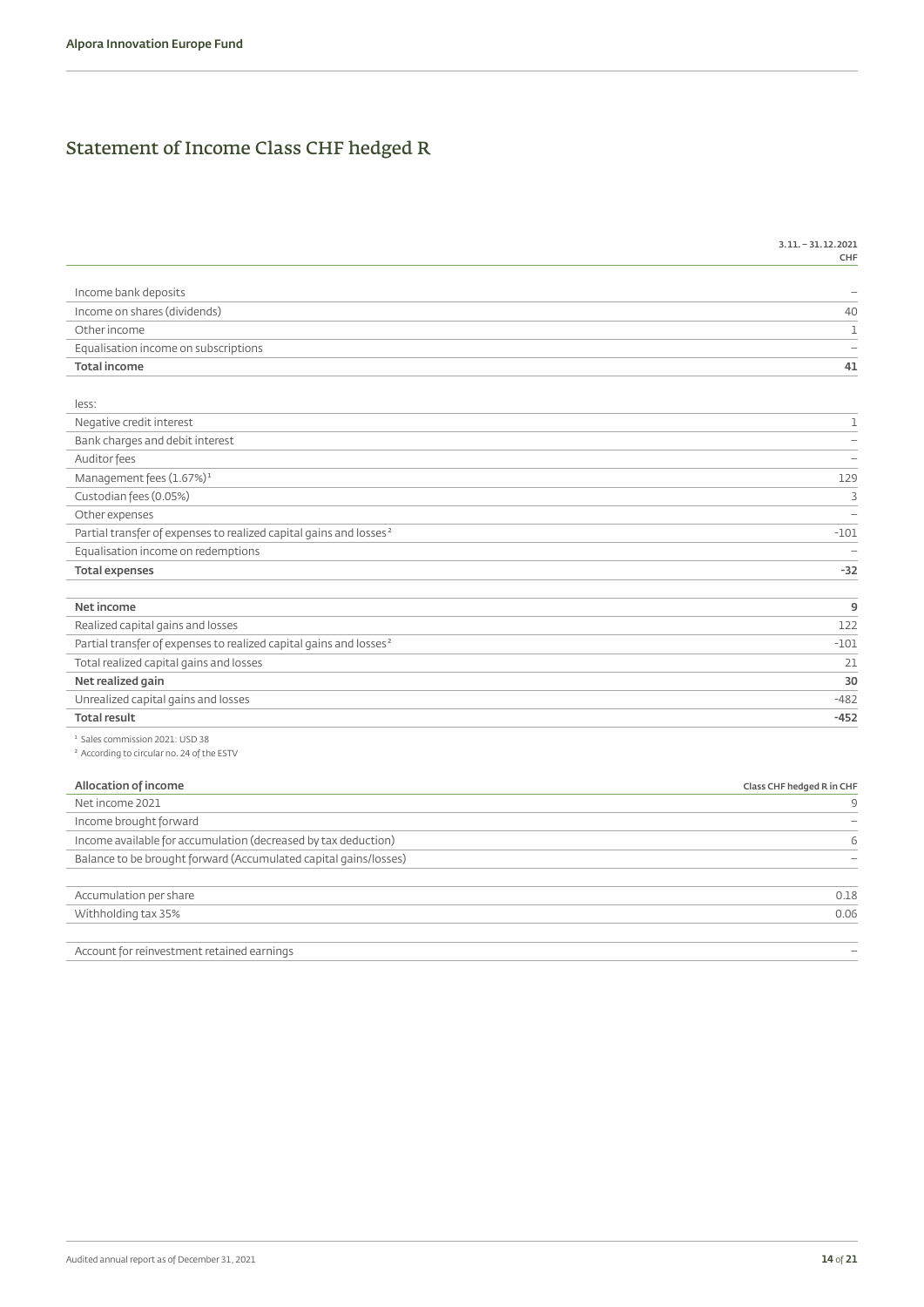# Statement of investments as of December 31, 2021

| Description                              | Currency   | <b>Balance</b> at<br>(in 1'000 resp. piece)<br>31.12.2021 | Purchases | Sales    | Price at<br>31.12.2021 | Valuation<br><b>EUR</b> | as % of total<br>assets |
|------------------------------------------|------------|-----------------------------------------------------------|-----------|----------|------------------------|-------------------------|-------------------------|
| <b>Securities</b>                        |            |                                                           |           |          |                        |                         |                         |
| <b>Equities</b> (traded on an exchange)  |            |                                                           |           |          |                        | 328 629 582             | 97.26                   |
| <b>EMS-Chemie NA</b>                     | CHF        | 12 007                                                    | 12348     | 341      | 1021.000               | 11 831 440              | 3.50                    |
| Lem NA                                   | CHF        | 5 2 4 4                                                   | 2 2 4 9   | 134      | 2540.000               | 12 855 050              | 3.80                    |
| Lindt & Spruengli NA                     | CHF        | 128                                                       | 28        | 17       | 122 200,000            | 15 095 884              | 4.47                    |
| Roche GS                                 | CHF        | 40428                                                     | 23078     | 951      | 379.100                | 14791541                | 4.38                    |
| Schweiter Technologies I                 | CHF        | 7449                                                      | 1243      | 1013     | 1 3 5 2 . 0 0 0        | 9719682                 | 2.88                    |
| VAT Group NA                             | CHF        | 32077                                                     | 2565      | 17283    | 454.400                | 14 067 257              | 4.16                    |
| Bavarian Nordic                          | <b>DKK</b> | 248701                                                    | 280431    | 31730    | 268.800                | 8988226                 | 2.66                    |
| Genmab                                   | <b>DKK</b> | 35781                                                     | 14981     | 7558     | 2 630.000              | 12 652 472              | 3.74                    |
| Atoss Software-I-                        | <b>EUR</b> | 35 5 38                                                   | 15088     | 2 1 5 9  | 217.000                | 7711746                 | 2.28                    |
| Basler AG                                | <b>EUR</b> | 18750                                                     | 1414      | 17 128   | 158.800                | 2977500                 | 0.88                    |
| Cementir Reg.                            | <b>EUR</b> | 341 384                                                   | 343 258   | 1874     | 8.380                  | 2860798                 | 0.85                    |
| Deutsche Telekom                         | <b>EUR</b> | 768046                                                    | 322055    | 41823    | 16.300                 | 12 519 150              | 3.71                    |
| Ebro Foods                               | <b>EUR</b> | 511591                                                    | 511591    |          | 16.880                 | 8635656                 | 2.56                    |
| Eckert & Ziegler                         | <b>EUR</b> | 93 0 86                                                   | 33 2 30   | 99824    | 94.100                 | 8759393                 | 2.59                    |
| Interpump Group                          | <b>EUR</b> | 138034                                                    | 11077     | 42 3 7 3 | 64.300                 | 8875586                 | 2.63                    |
| LPKF Laser & Electronics                 | <b>EUR</b> | 518 349                                                   | 245 541   | 37 655   | 19.540                 | 10 128 539              | 3.00                    |
| Morphosys I                              | <b>EUR</b> | 276 125                                                   | 276 125   |          | 33.350                 | 9 208 769               | 2.73                    |
| Neste                                    | <b>EUR</b> | 168 345                                                   | 83534     | 106 932  | 43.360                 | 7299439                 | 2.16                    |
| PVA TePla Inh.                           | <b>EUR</b> | 119589                                                    | 141491    | 21 902   | 41.900                 | 5010779                 | 1.48                    |
| Sanlorenzo Reg.                          | <b>EUR</b> | 136 945                                                   | 194 987   | 58042    | 37.900                 | 5 190 216               | 1.54                    |
| Secunet Security Network Inh.            | <b>EUR</b> | 10665                                                     | 10665     |          | 413.500                | 4409978                 | 1.31                    |
| Soitec Bearer and/or Reg.                | <b>EUR</b> | 41 3 42                                                   | 41 3 42   |          | 215.200                | 8896798                 | 2.63                    |
| Stroeer Inh.                             | <b>EUR</b> | 108730                                                    | 74820     | 87047    | 69.300                 | 7534989                 | 2.23                    |
| verbio Vereinigte BioEnergie             | <b>EUR</b> | 211744                                                    | 168 688   | 113 374  | 60.300                 | 12768163                | 3.78                    |
| A.G.Barr                                 | <b>GBP</b> | 1065037                                                   | 1065037   |          | 5.180                  | 6570859                 | 1.94                    |
| <b>Advanced Medical Solutions</b>        | <b>GBP</b> | 1431726                                                   | 224 984   | 495 929  | 3.380                  | 5763739                 | 1.71                    |
| Kainos Group                             | GBP        | 357182                                                    | 49 041    | 182 266  | 19.170                 | 8155290                 | 2.41                    |
| Rio Tinto Plc                            | GBP        | 233 410                                                   | 80 692    | 17768    | 48.920                 | 13 599 835              | 4.03                    |
| Victrex                                  | GBP        | 273 551                                                   | 273 551   |          | 24.440                 | 7962826                 | 2.36                    |
| SalMar                                   | <b>NOK</b> | 202047                                                    | 203 289   | 1242     | 608.000                | 12 249 975              | 3.63                    |
| AddLife-B-Reg.                           | <b>SEK</b> | 309 604                                                   | 311350    | 1746     | 381.400                | 11468820                | 3.39                    |
| Beijer Alma-B-                           | <b>SEK</b> | 577799                                                    | 339 353   | 71148    | 274.500                | 15 404 606              | 4.56                    |
| HMS Networks Reg.                        | <b>SEK</b> | 114 903                                                   | 115 615   | 712      | 558.000                | 6 227 261               | 1.84                    |
| Sectra-B-Reg.                            | <b>SEK</b> | 546 968                                                   | 546 968   |          | 200.200                | 10 635 489              | 3.15                    |
| Swedish Orphan Biovitrum                 | <b>SEK</b> | 433 969                                                   | 585190    | 151 221  | 185.100                | 7801832                 | 2.31                    |
| <b>Total securities</b>                  |            |                                                           |           |          |                        | 328 629 582             | 97.26                   |
| Total derivatives (as per separate list) |            |                                                           |           |          |                        | 2 163 427               | 0.64                    |
| Cash and other assets                    |            |                                                           |           |          |                        | 7078294                 | 2.09                    |
| Total fund assets                        |            |                                                           |           |          |                        | 337 871 303             | 100.00                  |
| <b>Bank liabilities</b>                  |            |                                                           |           |          |                        | $-1203$                 |                         |
| Liabilities                              |            |                                                           |           |          |                        | $-54048$                |                         |
| <b>Total net assets</b>                  |            |                                                           |           |          |                        | 337 816 052             |                         |
| Exchange rates:                          |            |                                                           |           |          |                        |                         |                         |

| $EUR 1.0000 = CHF 1.03615$   | $EUR 1.0000 = GBP 0.8396$ | $FUR 1 0000 = SFK 10 296$   |
|------------------------------|---------------------------|-----------------------------|
| EUR $1.0000 = NOK 10.028149$ | EUR $1.0000 = DKK 7.4376$ | $EUR 1.0000 = USD 1.137189$ |

Divergences in the totals may be attributed to rounding differences.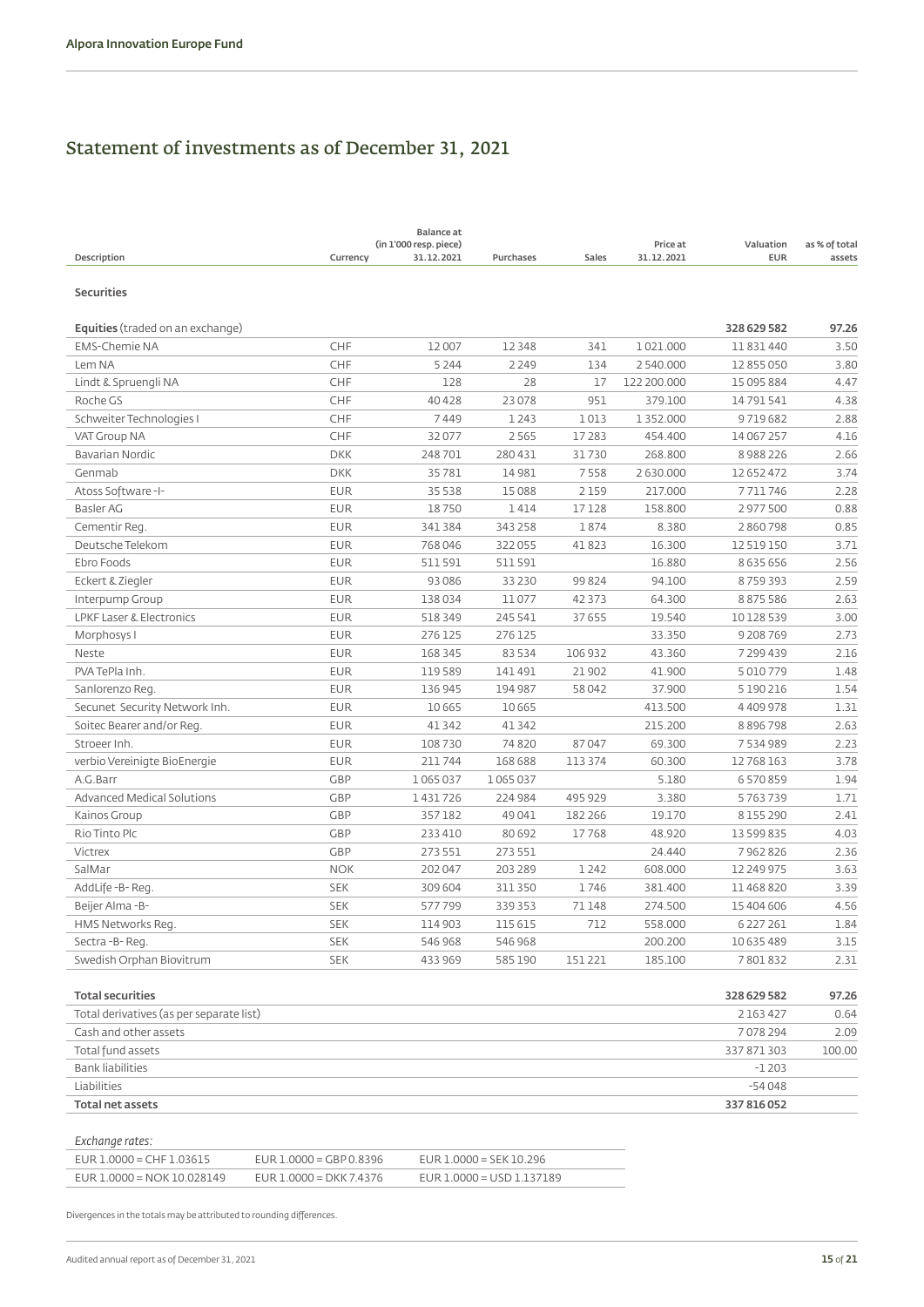### Statement of investments as of December 31, 2021

#### **Breakdown**

| Shares, PS, GS<br>by countries | Valuation<br><b>EUR</b> | as % of total<br>assets |
|--------------------------------|-------------------------|-------------------------|
| Denmark                        | 21 640 698              | 6.41                    |
| Germany                        | 81029005                | 23.98                   |
| Finland                        | 7 299 439               | 2.16                    |
| France                         | 8896798                 | 2.63                    |
| Italy                          | 14 065 802              | 4.16                    |
| Netherlands                    | 2860798                 | 0.85                    |
| Norway                         | 12 249 975              | 3.63                    |
| Sweden                         | 51 538 007              | 15.25                   |
| Switzerland                    | 78 360 854              | 23.19                   |
| Spain                          | 8635656                 | 2.56                    |
| United Kingdom                 | 42 052 549              | 12.45                   |
| Total                          | 328 629 582             | 97.26                   |

### **Fair value hierarchy**

The following table shows the fair value hierarchy of the investments. Fair value is the price, that would be received to sell an asset in an orderly transaction between market participants at the measurement date.

|                                                    |                          |                                                  | Valuation                                            |                                                                 |
|----------------------------------------------------|--------------------------|--------------------------------------------------|------------------------------------------------------|-----------------------------------------------------------------|
| Investment type                                    | <b>Total amount</b>      | Valuated at prices quoted<br>on an active market | Valuation based on obser-<br>vable market parameters | Valuation method not based on<br>market data (valuation models) |
| Equities                                           | 328 629 582              | 328 629 582                                      |                                                      |                                                                 |
| <b>Bonds</b>                                       |                          |                                                  |                                                      |                                                                 |
| Investments in other collective investment schemes | $\overline{\phantom{m}}$ |                                                  |                                                      |                                                                 |
| Derivatives                                        | 2163427                  |                                                  | 2 1 6 3 4 2 7                                        |                                                                 |
| Total                                              | 330 793 009              | 328 629 582                                      | 2 163 427                                            |                                                                 |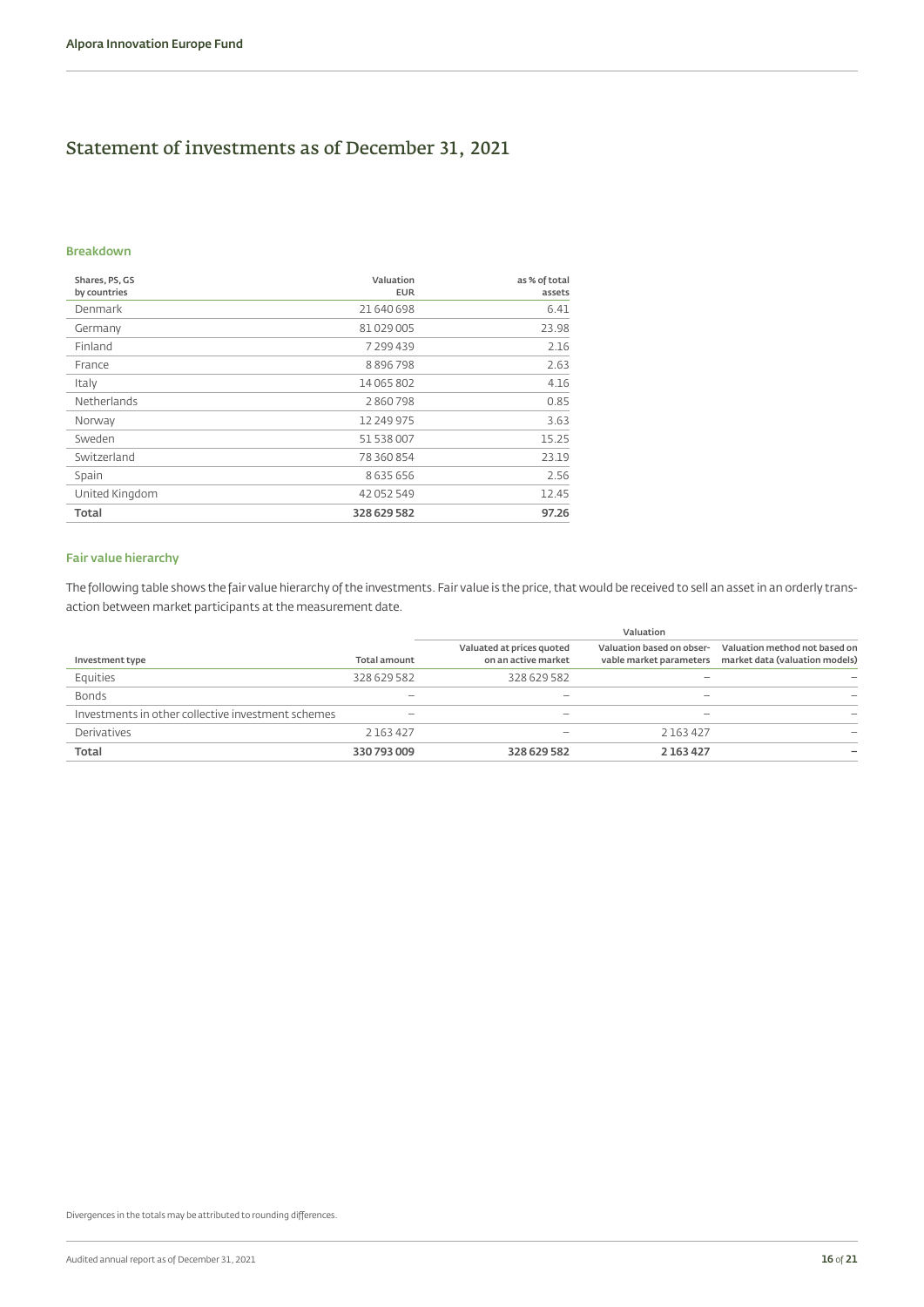### Transactions during the reporting period

(If they no longer appear in the statement of net assets)

| Currency          | Description                         | Purchases | Sales   |
|-------------------|-------------------------------------|-----------|---------|
| <b>Securities</b> |                                     |           |         |
| Equities          |                                     |           |         |
| CHF               | BACHEM NA-B-                        | 3434      | 24088   |
| CHF               | Belimo NA                           | 88        | 1415    |
| CHF               | Belimo NA                           | 29 340    | 29 340  |
| CHF               | Inficon NA                          | 441       | 7567    |
| <b>EUR</b>        | Aixtron                             |           | 647152  |
| <b>EUR</b>        | Eni                                 |           | 858 699 |
| <b>EUR</b>        | Esker                               |           | 30110   |
| <b>EUR</b>        | Galapagos                           | 54 5 66   | 98897   |
| <b>EUR</b>        | <b>SAES Getters NA</b>              | 59 5 63   | 279035  |
| <b>EUR</b>        | <b>STRATEC NA</b>                   | 11306     | 48 916  |
| GBP               | Gamma Communications                | 35720     | 289339  |
| <b>NOK</b>        | Equinor NA                          | 19097     | 749 846 |
| <b>NOK</b>        | Nordic Semiconducto                 |           | 656 519 |
| <b>SEK</b>        | Concentric                          | 18113     | 18113   |
| <b>SEK</b>        | $SCA - B -$                         |           | 753 347 |
| <b>SEK</b>        | Sectra AB Preferred Share B-Rights- | 520081    | 520081  |
| <b>SEK</b>        | Sectra-B-Reg.                       | 578770    | 578770  |
| <b>SEK</b>        | Sectra-B-Reg.                       | 44 9 28   | 187470  |
|                   | Stock at the end of                 |           |         |

| Description                                    | Currency   | the previous period | Purchases  | Sales       | Stock on 31.12.2021 |
|------------------------------------------------|------------|---------------------|------------|-------------|---------------------|
|                                                |            |                     |            |             |                     |
| Forward exchange transactions Class CHF hedged |            |                     |            |             |                     |
| Forward currency contract EUR CHF 15.06.22     | <b>CHF</b> |                     | 65 000 000 |             | 65 000 000          |
| Forward currency contract EUR CHF 15.09.21     | <b>CHF</b> |                     | 35 000 000 | $-35000000$ |                     |
| Forward currency contract EUR CHF 15.12.21     | <b>CHF</b> |                     | 84 000 000 | $-84000000$ |                     |
| Forward currency contract EUR CHF 16.03.22     | <b>CHF</b> |                     | 57 300 000 | $-2500000$  | 54 800 000          |
| Forward currency contract EUR CHF 17.03.21     | CHF        | 30 650 000          |            | $-30650000$ |                     |
| Forward currency contract EUR CHF 18.06.21     | <b>CHF</b> | 54 200 000          | 13 800 000 | $-68000000$ |                     |
| Alpora Innovation Europe Fund - USD hedged R   |            |                     |            |             |                     |
| Forward currency contract EUR USD 16.03.22     | <b>USD</b> |                     | 1169000    | $-130000$   | 1039000             |
| Alpora Innovation Europe Fund - CHF hedged R   |            |                     |            |             |                     |
| Forward currency contract EUR CHF 16.03.22     | <b>EUR</b> |                     | 50 200     | $-2250$     | $-45453$            |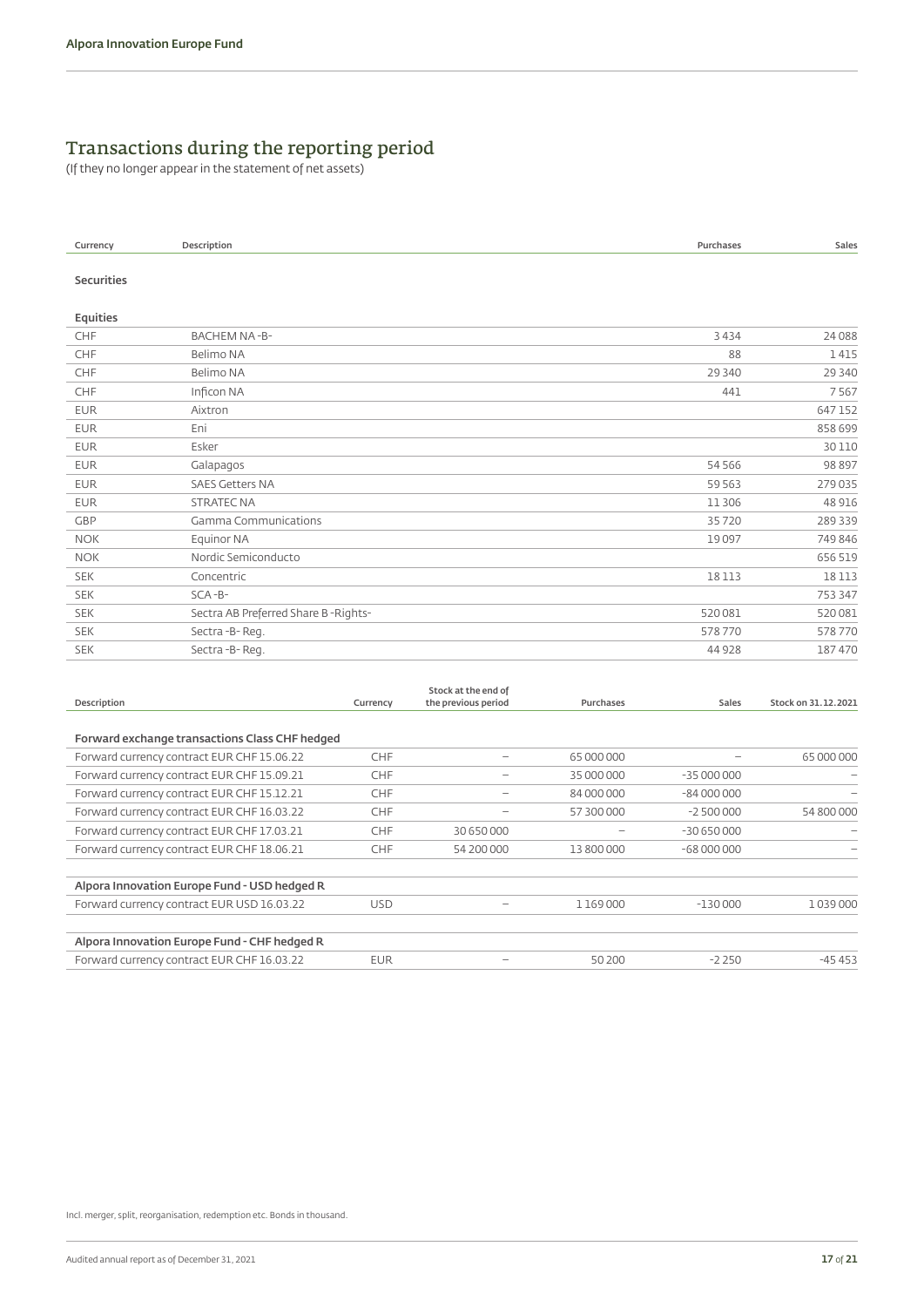### <span id="page-17-0"></span>Derivatives using the commitment approach I

### **Total exposure from derivatives, which are booked in the CHF hedged class**

|                                 | in amount in CHF | as % of net assets<br>class CHF hedged |
|---------------------------------|------------------|----------------------------------------|
| engagement increasing positions |                  | 0.00                                   |
| engagement reducing positions   | 117579102        | 96.70                                  |

### **Currency forward exchange transactions |** Safeguarding Class CHF hedged

|          |                                                                 | Amount of        | Equivalent value purchase | Value at 31, 12, 2021 | Income        | Income     |
|----------|-----------------------------------------------------------------|------------------|---------------------------|-----------------------|---------------|------------|
| Currency | Expirv                                                          | foreign currency | CHF                       | CHF                   | <b>CHF</b>    | <b>EUR</b> |
| EUR/CHF  | 16.03.2022                                                      | $-51103699$      | 54 800 000                | $-52926210$           | 1873790       | 808416     |
| EUR/CHF  | 15.06.2022                                                      | $-62451960$      | 65 000 000                | -64 652 892           | 347 108       | 334998     |
|          | (Unrealized) result from currency forward exchange transactions |                  |                           |                       | 2 2 2 0 8 9 8 | 2 143 4 14 |

### **Total exposure from derivatives, which are booked in the USD hedged R class**

|                                 |                  | as % of net assets |
|---------------------------------|------------------|--------------------|
|                                 | in amount in CHF | class USD hedged R |
| engagement increasing positions |                  | 0.00               |
| engagement reducing positions   | 1017203          | 96.56              |

### **Currency forward exchange transactions |** Safeguarding Class USD hedged R

| Currencv                                                        | Expiry     | Amount of<br>foreign currency | Equivalent value purchase<br>USD | Value at 31, 12, 2021<br><b>USD</b> | Income<br><b>USD</b> | Income<br><b>EUR</b> |
|-----------------------------------------------------------------|------------|-------------------------------|----------------------------------|-------------------------------------|----------------------|----------------------|
| EUR/USD                                                         | 16.03.2022 | $-893065$                     | 039000                           | $-1017203$                          | 21 797               | 19 168               |
| (Unrealized) result from currency forward exchange transactions |            |                               |                                  |                                     |                      | 19 168               |

### **Total exposure from derivatives, which are booked in the CHF hedged R class**

|                                 |                  | as % of net assets |
|---------------------------------|------------------|--------------------|
|                                 | in amount in CHF | class CHF hedged R |
| engagement increasing positions | -                | 0.00               |
| engagement reducing positions   | 47074            | 96.87              |

### **Currency forward exchange transactions |** Safeguarding Class CHF hedged R

| Currency                                                        | Expiry     | Amount of<br>foreign currency | Equivalent value purchase<br>CHF | Value at 31, 12, 2021<br>CHF | Income<br>CHF | Income<br><b>EUR</b> |
|-----------------------------------------------------------------|------------|-------------------------------|----------------------------------|------------------------------|---------------|----------------------|
| EUR/CHF                                                         | 16.03.2022 | $-45453$                      | 47950                            | -47 074                      | 876           | 846                  |
| (Unrealized) result from currency forward exchange transactions |            |                               |                                  |                              | 876           | 846                  |

Identity of the contracting parties in OTC derivative transactions:

Currency forward exchange transactions: Bank J. Safra Sarasin AG, Basel (Custodian Bank).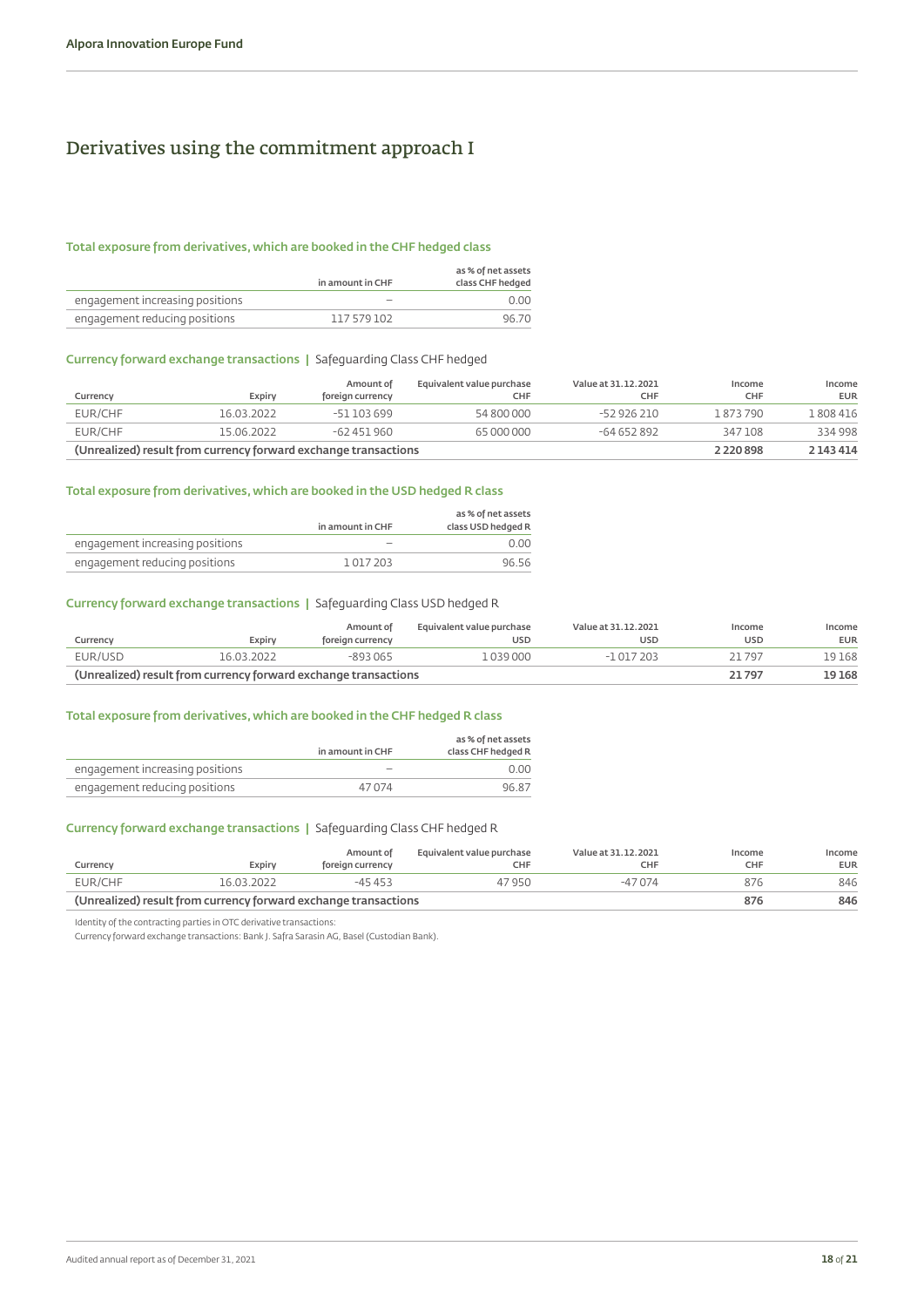### <span id="page-18-0"></span>Supplementary information to the annual report as of December 31, 2021

#### **1. Fund Performance**

No benchmark comparison is available for this fund. Past performance is no indicator for current or future results. Performance figures do not take into account any commissions charged on issue or redemption of units.

#### **2. Soft commission agreements**

For the period from January 1 to December 31, 2021 no "soft commission agreements" in the name of LLB Swiss Investment AG were applied and no soft commissions were received.

### **3. Principles for the valuation and the calculation of the net asset value**

The valuation is effected as per §17 of the fund contract

### *§17 Calculation of the Net Asset Value*

- 1. The net asset value of the investment fund and the share of assets attributable to the individual classes (prorated shares) are calculated in CHF at their market value as of the end of the financial year and for each day on which units are issued or redeemed. The fund assets will not be calculated on days when the stock exchanges/markets in the investment fund's main investment countries are closed (e.g., bank and stock exchange holidays).
- 2. Securities traded on a stock exchange or another regulated market open to the public shall be valued at the current prices paid on the main market. Other investments or investments for which no current market value is available shall be valued at the price which would probably be obtained upon a diligent sale at the time of the valuation. In such cases, the fund management company shall use appropriate and recognized valuation models and principles to determine the market value.
- 3. Open-ended collective investment schemes are valued at their redemption price / net asset value. If they are regularly traded on a stock exchange or another regulated market open to the public, the fund management company may value such funds in accordance with sec. 2.
- 4. The value of money market instruments that are not traded on a stock exchange or another regulated market open to the public is determined as follows: the valuation price of such investments is successively adjusted in line with the redemption price, taking the net purchase price as the basis and ensuring that the investment returns calculated in this manner are kept constant. If there are significant changes in the market conditions, the valuation principles for the individual investments will be adjusted in line with the new market returns. If there is no current market price in such instances, the calculations are as a rule based on the valuation of money market instruments with the same characteristics (quality and domicile of the issuer, issuing currency, term to maturity).
- 5. Bank credit balances are valued on the basis of the amount due plus accrued interest. If there are significant changes in the market conditions, the valuation principles for time deposits will be adjusted in line with the new circumstances.
- 6. The net asset value of units of a given class is determined by the proportion of the fund's assets as valued at the market value attributable to the given unit class, minus any of the investment fund's liabilities that are attributed to the given unit class, divided by the number of units of the given class in circulation. It will be rounded to one centime.
- 7. The percentages of the market value of the Fund's net assets (fund assets less liabilities) attributable to the individual unit classes is determined for the first time at the initial issue of more than one class of units (if this occurs simultaneously) or the initial issue of a further unit class. The calculation is made on the basis of the assets accruing to the Fund for each unit class. The percentage is recalculated when one of the following events occurs:

a) when units are issued and redeemed;

- b) on the relevant date for distributions, provided that (i) such distributions are only made for individual unit classes (distribution classes); (ii) the distributions of the various unit classes differ when expressed as a percentage of the respective net asset values; or (iii) different commission or expenses are charged on the distributions of the various unit classes when expressed as a percentage of the distribution;
- c) when the net asset value is calculated, as part of the allocation of liabilities (including due or accrued expenses and commissions) to the various unit classes, provided that the liabilities of the various unit classes are different when expressed as a percentage of the respective net asset value, especially if (i) different commission rates are applied for the various unit classes or (ii) class-specific expenses are charged;
- d) when the net asset value is calculated, as part of the allocation of income or capital gains to the various unit classes, provided the income or capital gains stem from transactions made solely in the interests of one unit class or several unit classes but disproportionately to their share of the net fund assets.

### **4. Information about Affairs of Special Economic or Legal Importance**

The respective publications were made on September 9, 2021 and October 11, 2021. The full texts of the publications are available in German at the Fund Management Company.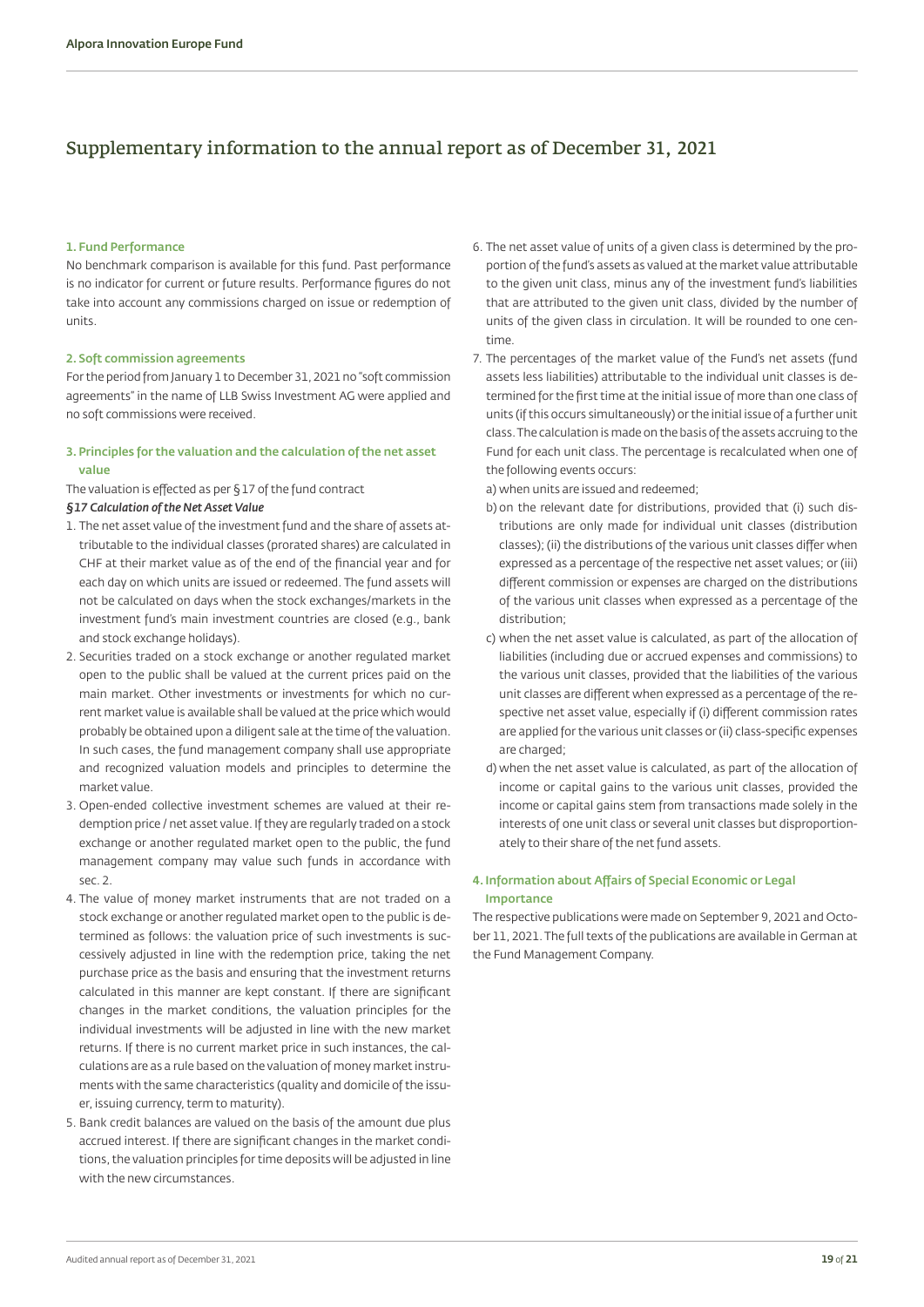### <span id="page-19-1"></span><span id="page-19-0"></span>Additional information for the distribution of Shares in Germany

The following information is directed at potential buyers in the Federal Republic of Germany, in that it more precisely lays out and expands the prospectus with regard to sales in the Federal Republic of Germany:

#### **Information Office**

The information office in the Federal Republic of Germany is the ODDO BHF Aktiengesellschaft Bockenheimer Landstraße 10 D - 60323 Frankfurt am Main

### **Redemption and Exchange Orders, Payments**

Investors in Germany can submit their redemption and exchange orders at their institution maintaining the custody account in Germany. This institution will forward the orders to be handled at the custodian bank of the fund or request the redemption in its own name to be credited to the account of the investor.

Fund distributions, redemption revenues and other payments to the investor in Germany also go through the institution maintaining the custody account in Germany. It will credit the payments to the account of the investor.

#### **Information**

Copies of the sales prospectus, key investor information document (KIID), fund contract, annual and semi-annual report, issuing and redemption prices (as well as possible exchange prices) are available at not charge from the information office.

#### **Price Publications and Other Notifications**

The issuing and redemption prices as well as all other legally required notifications to the investor are published in the Internet at www.swissfunddata.ch.